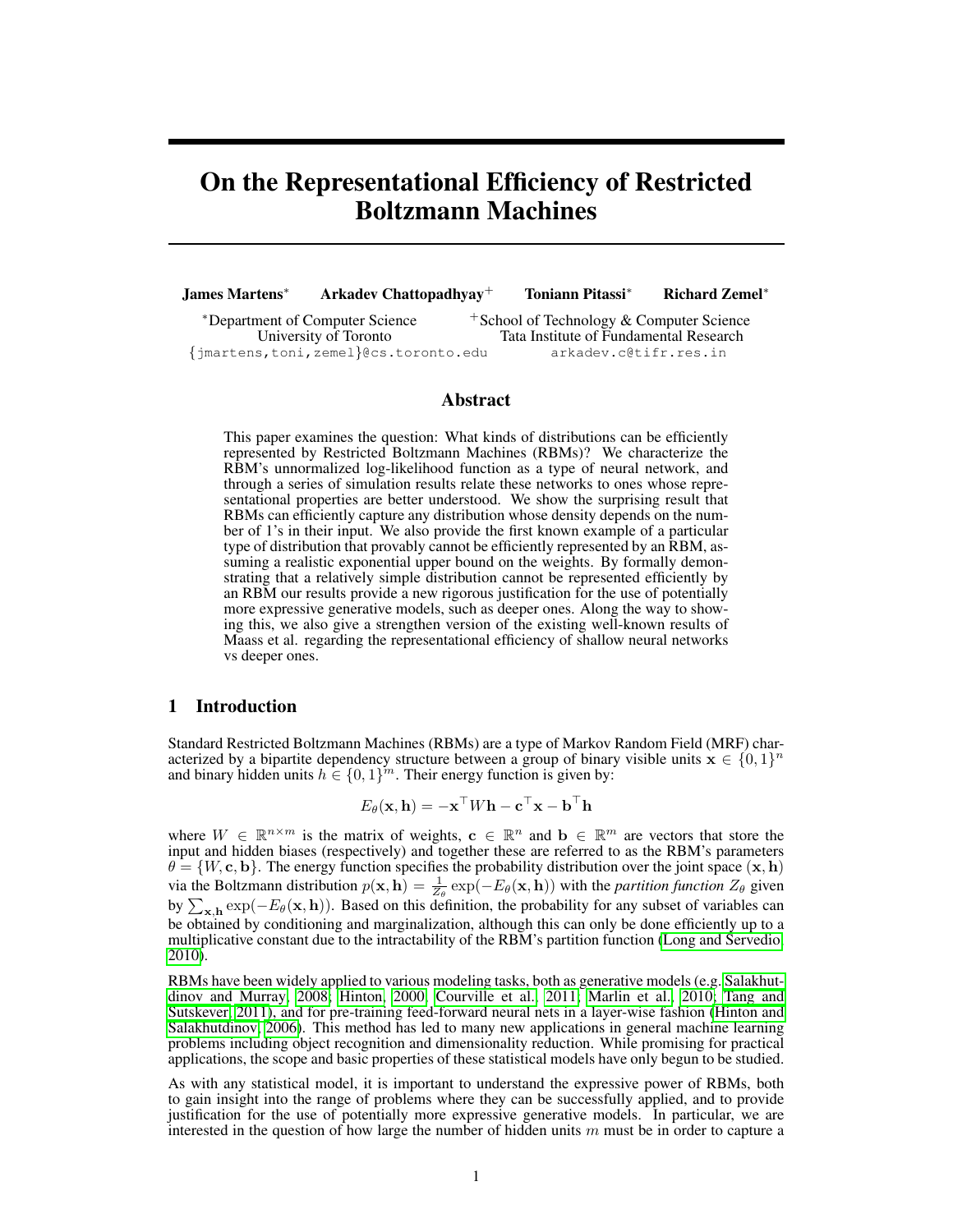particular distribution to arbitrarily high accuracy. The question of size is of practical interest, since very large models will be computationally more demanding (or totally impractical), and will tend to overfit a lot more during training.

It was shown by [Freund and Haussler](#page-8-5) [\(1994\)](#page-8-5), and later by [Le Roux and Bengio](#page-8-6) [\(2008\)](#page-8-6) that for binary-valued x, any distribution over x can be realized (up to an approximation error which vanishes exponentially quickly in the magnitude of the parameters) by an RBM, as long as  $m$  is allowed to grow exponentially fast in input dimension  $(n)$ . Intuitively, this construction works by instantiating, for each of the up to  $2^n$  possible values of x that have support, a single hidden unit which turns on only for that particular value of  $x$  (with overwhelming probability), so that the corresponding probability mass can be individually set by manipulating that unit's bias parameter. An improvement to this result was obtained by [Montufar and Ay](#page-8-7) [\(2011\)](#page-8-7); however this construction still requires that  $m$  grow exponentially fast in  $n$ .

Recently, [Montufar et al.](#page-8-8) [\(2011\)](#page-8-8) generalized the construction used by [Le Roux and Bengio](#page-8-6) [\(2008\)](#page-8-6) so that each hidden unit turns on for, and assigns probability mass to, not just a single x, but a "cubical set" of possible x's, which is defined as a subset of  $\{0, 1\}^n$  where some entries of x are fixed/determined, and the rest are free. By combining such hidden units that are each specialized to a particular cubic set, they showed that any k-component mixture of product distributions over the free variables of mutually disjoint cubic sets can be approximated arbitrarily well by an RBM with  $m = k$  hidden units.

Unfortunately, families of distributions that are of this specialized form (for some  $m = k$  bounded by a polynomial function of  $n$ ) constitute only a very limited subset of all distributions that have some kind of meaningful/interesting structure. For example, this result would not allow us to efficiently construct simple distributions where the mass is a function of  $\sum_i x_i$  (e.g., for  $p(\mathbf{x}) \propto \text{PARTY}(\mathbf{x})$ ).

In terms of what kinds of distributions provably *cannot* be efficiently represented by RBMs, even less is known. [Cueto et al.](#page-8-9) [\(2009\)](#page-8-9) characterized the distributions that can be realized by a RBM with k parameters as residing within a manifold inside the entire space of distributions on  $\{0,1\}^n$  whose dimension depends on  $k$ . For sub-exponential  $k$  this implies the existence of distributions which cannot be represented. However, this kind of result gives us no indication of what these hard-torepresent distributions might look like, leaving the possibility that they might all be structureless or otherwise uninteresting.

In this paper we first develop some tools and simulation results which relate RBMs to certain easierto-analyze approximations, and to neural networks with 1 hidden layer of threshold units, for which many results about representational efficiency are already known [\(Maass, 1992;](#page-8-10) [Maass et al., 1994;](#page-8-11) [Hajnal et al., 1993\)](#page-8-12). This opens the door to a range of potentially relevant complexity results, some of which we apply in this paper.

Next, we present a construction that shows how RBMs with  $m = n^2 + 1$  can produce arbitrarily good approximations to any distribution where the mass is a *symmetric function* of the inputs (that is, it depends on  $\sum_i \mathbf{x}_i$ ). One example of such a function is the (in)famous PARITY function, which was shown to be hard to compute in the perceptron model by the classic Minsky and Papert book from 1968. This distribution is highly non-smooth and has exponentially many modes.

Having ruled out distributions with symmetric mass functions as candidates for ones that are hard for RBMs to represent, we provide a concrete example of one whose mass computation involves only one additional operation vs computing PARITY, and yet whose representation by an RBM provably requires  $m$  to grow exponentially with  $n$  (assuming an exponential upper bound on the size of the RBM's weights). Because this distribution is particularly simple, it can be viewed as a special case of many other more complex types of distributions, and thus our results speak to the hardness of representing those distributions with RBMs as well.

Our results provide a fine delineation between what is "easy" for RBMs to represent, and what is "hard". Perhaps more importantly, they demonstrate that the distributions that cannot be efficiently represented by RBMs can have a relatively basic structure, and are not simply random in appearance as one might hope given the previous results. This provides perhaps the first completely rigorous justification for the use of deeper generative models such as Deep Boltzmann Machines [\(Salakhutdi](#page-8-13)[nov and Hinton, 2009\)](#page-8-13), and contrastive backpropagation networks [\(Hinton et al., 2006\)](#page-8-14) over standard RBMs.

We also prove a strengthened version of the seminal lower-bound result of [Maass et al.](#page-8-11) [\(1994\)](#page-8-11); [Haj](#page-8-12)[nal et al.](#page-8-12) [\(1993\)](#page-8-12), extending it from "sigmoid-shaped" activation functions to a more general class of monotonic activation functions which includes hardplus (aka RELU) as a special case (see Theorem [17](#page-19-0) in the appendix). In particular, we show that there are functions which require exponentially many neurons to be computed (or even approximated) by a network of 1 hidden layer, but which can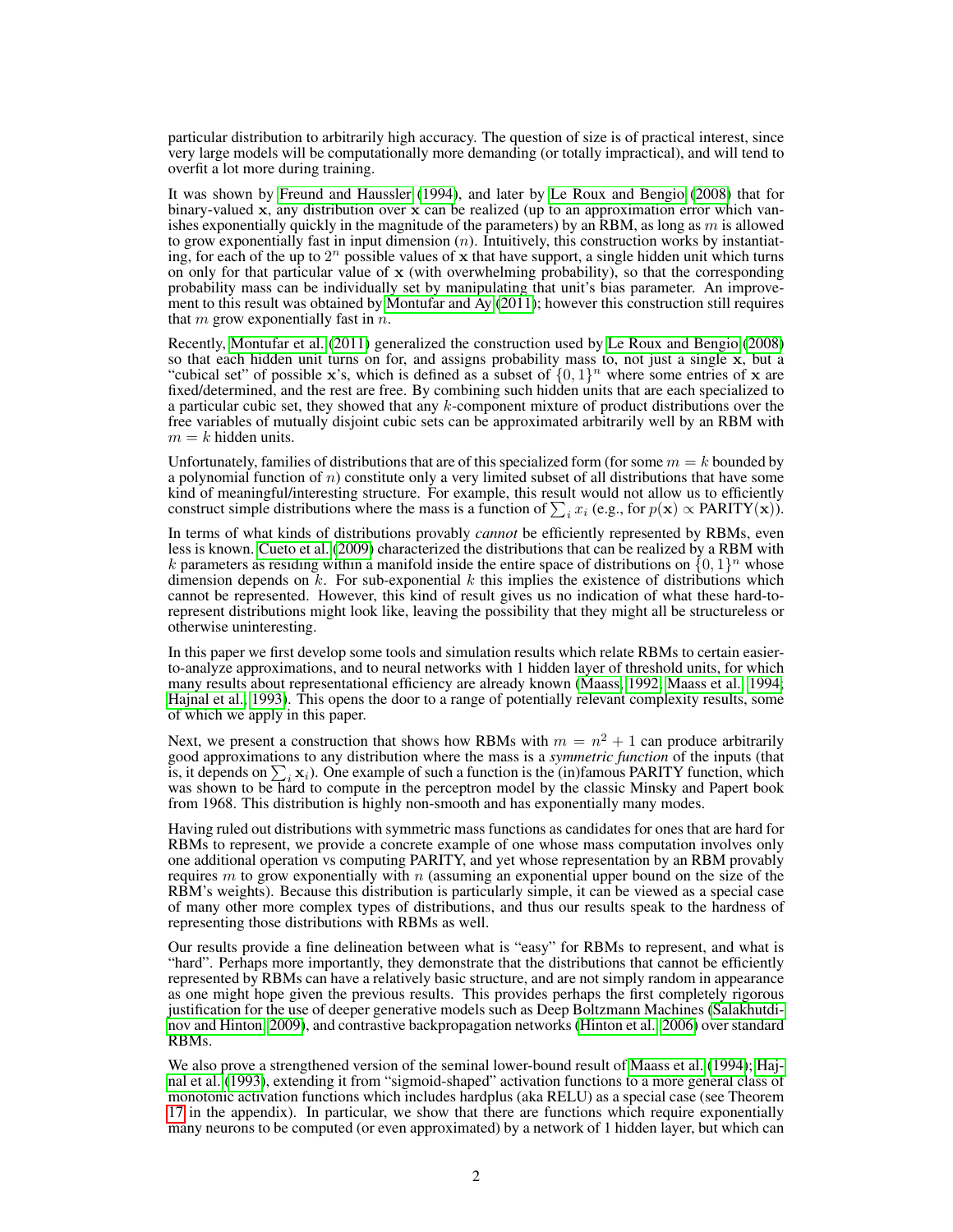<span id="page-2-1"></span>

Figure 1: Left: An illustration of a basic RBM network with  $n = 3$  and  $m = 5$ . The hidden biases are omitted to avoid clutter. Right: A plot comparing the soft and hard activation functions.

be computed by a network of 2 hidden layers using only a linear number of neurons. As with our results for RBMs, this assumes a (realistic) exponential upper bound on the size of the weights.

The rest of the paper is organized as follows. Section [2](#page-2-0) characterizes the unnormalized loglikelihood as a type of neural network (called an "RBM network") and shows how this type is related to single hidden layer neural networks of threshold neurons, and to an easier-to-analyze approxima-tion (which we call a "hardplus RBM network"). Section [3](#page-5-0) describes a  $m = n^2 + 1$  construction for distributions whose mass is a function of  $\sum x_i$ , and in Section [4](#page-6-0) we present an exponential lower bound on  $m$  for a slightly more complicated class of explicit distributions. Note that all proofs can be found in the appendix.

## <span id="page-2-0"></span>2 RBM networks

#### 2.1 Free energy function

In an RBM, the (negative) unnormalized log probability of x, after h has been marginalized out, is known as the *free energy*. Denoted by  $F_{\theta}(\mathbf{x})$ , the free energy satisfies the property that  $p(\mathbf{x}) =$  $\exp(-F_{\theta}(\mathbf{x}))/\tilde{Z}_{\theta}$  where  $\tilde{Z}_{\theta}$  is the usual partition function.

It is well known (see Appendix [A](#page-10-0) for a derivation) that, due to the bipartite structure of RBMs, computing  $F$  is tractable and has a particularly nice form:

$$
F_{\theta}(\mathbf{x}) = -\mathbf{c}^{\top}\mathbf{x} - \sum_{j} \log(1 + \exp(\mathbf{x}^{\top}[W]_{j} + b_{j}))
$$
\n(1)

where  $[W]_j$  is the j-th column of W.

Because the free energy completely determines the log probability of  $x$ , it fully characterizes an RBM's distribution. So studying what kinds of distributions an RBM can represent amounts to studying the kinds of functions that can be realized by the free energy function for some setting of θ.

#### 2.2 RBM networks

The form of an RBM's free energy function can be expressed as a standard feed-forward neural network, or equivalently, a real-valued circuit, where instead of using hidden units with the usual sigmoidal activation functions, we have  $m$  "neurons" (a term we will use to avoid confusion with the original meaning of a "unit" in the context of RBMs) that use the *softplus* activation function:

$$
soft(y) = log(1 + exp(y))
$$

Note that at the cost of increasing  $m$  by one (which does not matter asymptotically) and introducing an arbitrarily small approximation error, we can assume that the visible biases (c) of an RBM are all zero. To see this, note that up to an additive constant, we can very closely approximate  $c^{\top}x$  by soft $(K + c^\top x) \approx K + c^\top x$  for a suitably large value of K (i.e.,  $K \gg ||c||_1 \ge \max_x(c^\top x)$ ). Proposition [11](#page-10-1) in the appendix quantifies the very rapid convergence of this approximation as  $K$ increases.

These observations motivate the following definition of an *RBM network*, which computes functions with the same form as the *negative* free energy function of an RBM (assumed to have  $c = 0$ ), or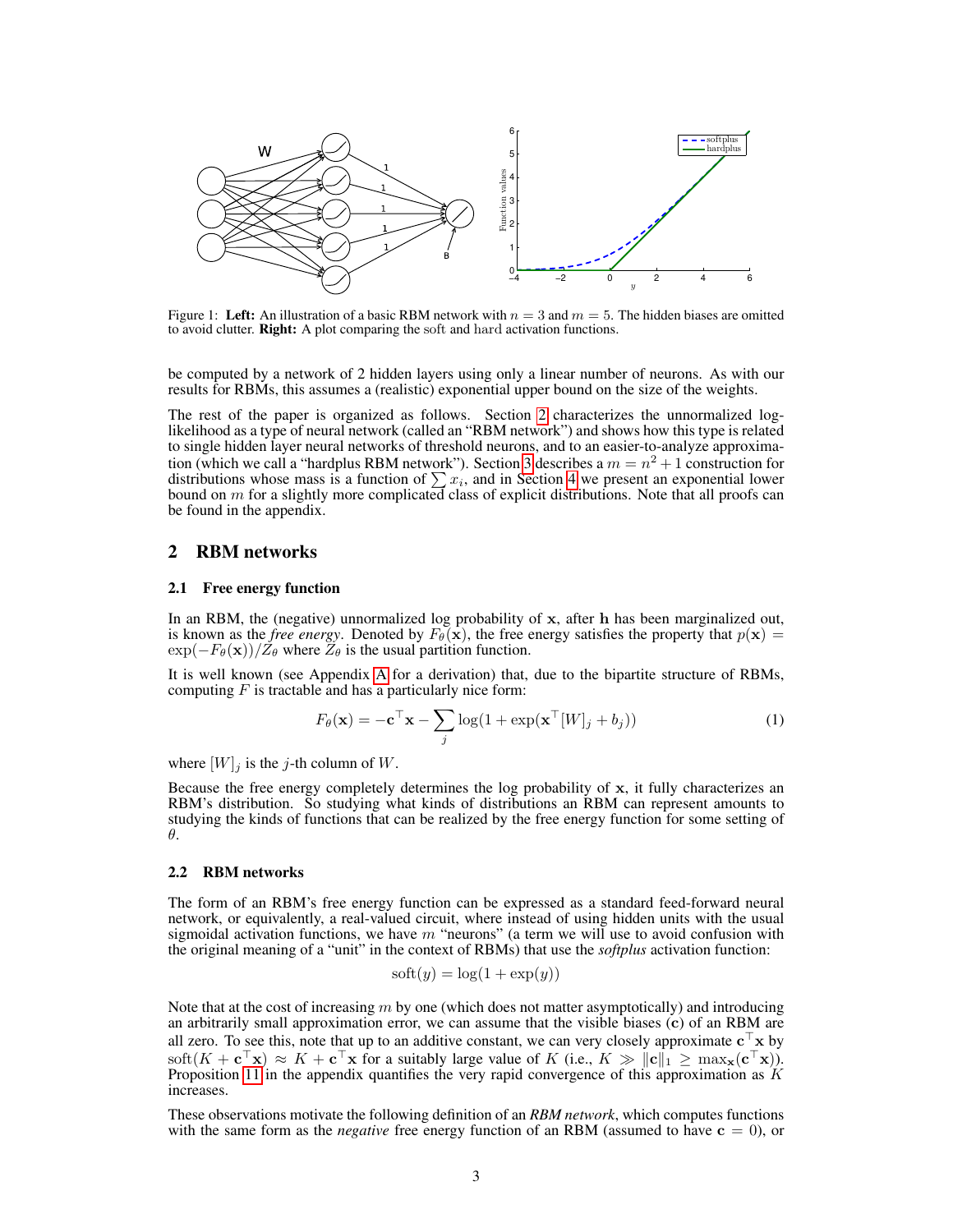equivalently the log probability (negative energy) function of an RBM. RBM networks are illustrated in Figure [1.](#page-2-1)

**Definition 1** A RBM network with parameters  $W$ , b is defined as a neural network with one hidden layer containing m softplus neurons and weights and biases given by  $W$  and  $\mathbf{b}$ , so that each neuron j's output is soft $([W]_j + b_j)$ . The output layer contains one neuron whose weights and bias are given by  $\mathbf{1} \equiv [11...1]^\top$  and the scalar B, respectively.

For convenience, we include the bias constant  $B$  so that RBM networks shift their output by an additive constant (which does not affect the probability distribution implied by the RBM network since any additive constant is canceled out by  $\log Z$  in the full log probability).

#### 2.3 Hardplus RBM networks

A function which is somewhat easier to analyze than the softplus function is the so-called *hardplus* function (aka 'plus' or 'rectification'), defined by:

 $\text{hard}(y) = \max(0, y)$ 

As their names suggest, the softplus function can be viewed as a smooth approximation of the hardplus, as illustrated in Figure [1.](#page-2-1) We define a *hardplus RBM network* in the obvious way: as an RBM network with the softplus activation functions of the hidden neurons replaced with hardplus functions.

The strategy we use to prove many of the results in this paper is to first establish them for hardplus RBM networks, and then show how they can be adapted to the standard softplus case via simulation results given in the following section.

#### <span id="page-3-1"></span>2.4 Hardplus RBM networks versus (Softplus) RBM networks

In this section we present some approximate simulation results which relate hardplus and standard (softplus) RBM networks.

The first result formalizes the simple observation that for large input magnitudes, the softplus and hardplus functions behave very similarly (see Figure [1,](#page-2-1) and Proposition [11](#page-10-1) in the appendix).

<span id="page-3-2"></span>Lemma 2. *Suppose we have a softplus and hardplus RBM networks with identical sizes and parameters.* If, for each possible input  $x \in \{0,1\}^n$ , the magnitude of the input to each neuron is *bounded from below by* C*, then the two networks compute the same real-valued function, up to an error (measured by*  $|\cdot|$ ) which is bounded by  $m \exp(-C)$ .

The next result demonstrates how to approximately simulate a RBM network with a hardplus RBM network while incurring an approximation error which shrinks as the number of neurons increases. The basic idea is to simulate individual softplus neurons with groups of hardplus neurons that compute what amounts to a piece-wise linear approximation of the smooth region of a softplus function.

<span id="page-3-0"></span>Theorem 3. *Suppose we have a (softplus) RBM network with* m *hidden neurons with weights bounded in magnitude by* C*. Let* p > 0*. Then there exists a hardplus RBM network with*  $\leq 2m^2p\log(mp)+m$  *hidden neurons and with weights bounded in magnitude by C which computes the same function, up to an approximation error of* 1/p*.*

Note that if p and m are polynomial functions of n, then the simulation produces hardplus RBM networks whose size is also polynomial in  $n$ .

#### <span id="page-3-3"></span>2.5 Thresholded Networks and Boolean Functions

Many relevant results and proof techniques concerning the properties of neural networks focus on the case where the output is thresholded to compute a Boolean function (i.e. a binary classification). In this section we define some key concepts regarding output thresholding, and present some basic propositions that demonstrate how hardness results for computing Boolean functions via thresholding yield analogous hardness results for computing certain real-valued functions.

We say that a real-valued function g represents a Boolean function f with *margin*  $\delta$  if for all  $x g$ satisfies  $|g(\mathbf{x})| \ge \delta$  and thresh $(g(\mathbf{x})) = f(\mathbf{x})$ , where thresh is the  $0/1$  valued threshold function defined by:

$$
\text{thresh}(a) = \left\{ \begin{array}{ll} 1 & : a \ge 0 \\ 0 & : a < 0 \end{array} \right.
$$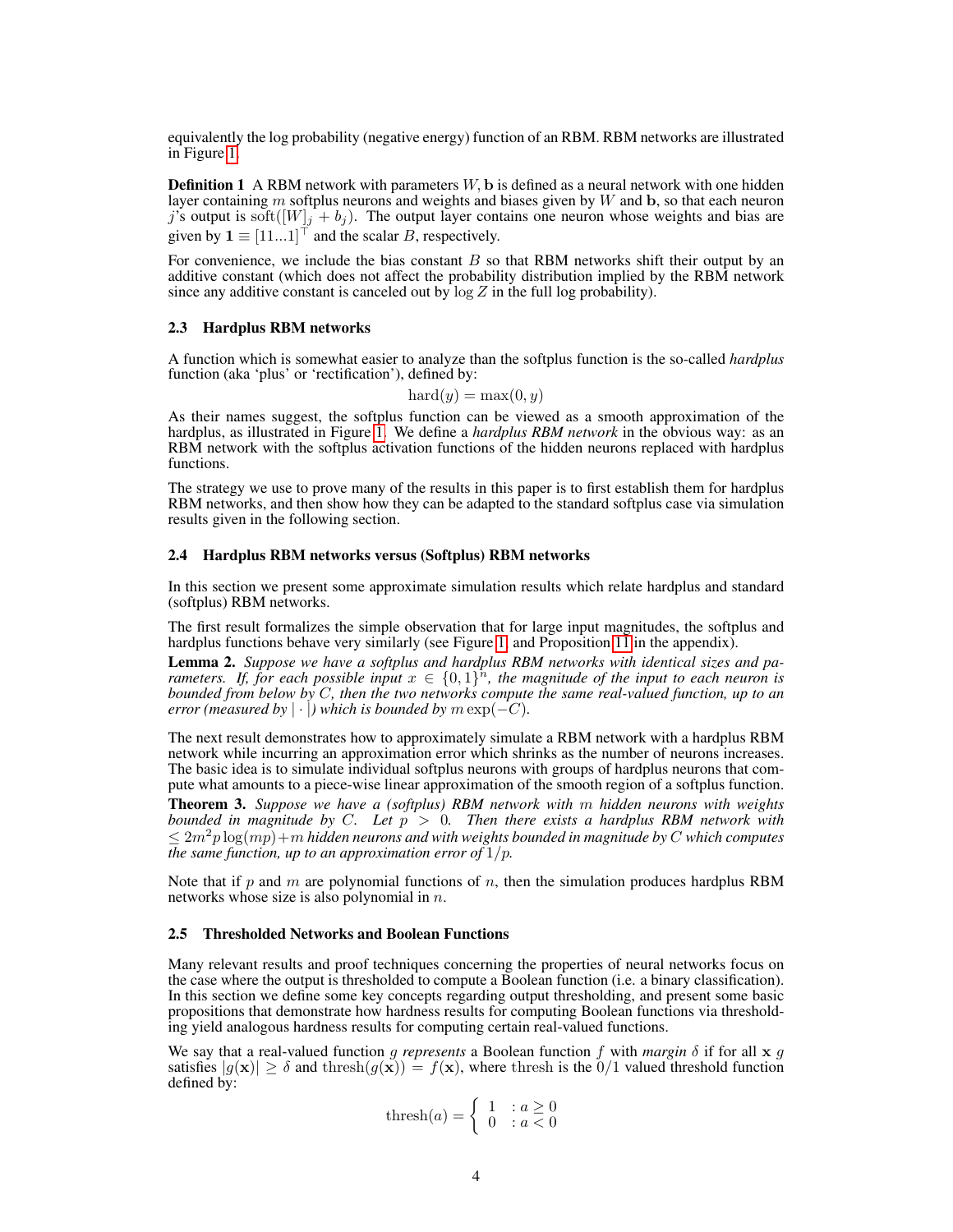We define a *thresholded neural network* (a distinct concept from a "threshold network", which is a neural network with hidden neurons whose activation function is thresh) to be a neural network whose output is a single real value, which is followed by an application of the threshold function. Such a network will be said to compute a given Boolean function f with margin  $\delta$  (similar to the concept of "separation" from [Maass et al.](#page-8-11) [\(1994\)](#page-8-11)) if the real valued input q to the final threshold represents f according to the above definition.

While the output of a thresholded RBM network does not correspond to the log probability of an RBM, the following observation spells out how we can use thresholded RBM networks to establish lower bounds on the size of an RBM network required to compute certain simple functions (i.e., real-valued functions that represent certain Boolean functions):

Proposition 4. *If an RBN network of size* m *can compute a real-valued function* g *which represents* f *with margin* δ*, then there exists a thresholded RBM network that computes* f *with margin* δ*.*

This statement clearly holds if we replace each instance of "RBM network" with "hardplus RBM network" above.

Using Theorem [3](#page-3-0) we can prove a more interesting result which states that any lower bound result for thresholded *hardplus* RBMs implies a somewhat weaker lower bound result for *standard* RBM networks:

<span id="page-4-2"></span>**Proposition 5.** *If an RBM network of size*  $\leq m$  *with weights bounded in magnitude by C computes a function which represents a Boolean function* f *with margin* δ*, then there exists a thresholded hardplus RBM network of size*  $\leq 4m^2 \log(2m/\delta)/\delta + m$  *with weights bounded in magnitude by* C *(C can be*  $\infty$ *) that computes*  $f(\mathbf{x})$  *with margin*  $\delta/2$ 

This proposition implies that any exponential lower bound on the size of a thresholded hardplus RBM network will yield an exponential lower bound for (softplus) RBM networks that compute functions of the given form, provided that the margin  $\delta$  is bounded from below by some function of the form  $1/poly(n)$ .

Intuitively, if f is a Boolean function and no RBM network of size  $m$  can compute a real-valued function that represents f (with a margin  $\delta$ ), this means that no RBM of size m can represent any distribution where the log probability of each member of  ${x|f(x) = 1}$  is at least 2 $\delta$  higher than each member of  $\{x|f(x) = 0\}$ . In other words, RBMs of this size cannot generate any distribution where the two "classes" implied by f are separated in log probability by more than  $2\delta$ .

#### <span id="page-4-1"></span>2.6 RBM networks versus standard neural networks

Viewing the RBM log probability function through the formalism of neural networks (or real-valued circuits) allows us to make use of known results for general neural networks, and helps highlight important differences between what an RBM can effectively "compute" (via its log probability) and what a standard neural network can compute.

There is a rich literature studying the complexity of various forms of neural networks, with diverse classes of activation functions, e.g., [Maass](#page-8-10) [\(1992\)](#page-8-10); [Maass et al.](#page-8-11) [\(1994\)](#page-8-11); [Hajnal et al.](#page-8-12) [\(1993\)](#page-8-12). RBM networks are distinguished from these, primarily because they have a single hidden layer and because the upper level weights are constrained to be 1.

For some activation functions this restriction may not be significant, but for soft/hard-plus neurons, whose output is always positive, it makes particular computations much more awkward (or perhaps impossible) to express efficiently. Intuitively, the  $j<sup>th</sup>$  softplus neuron acts as a "feature detector", which when "activated" by an input s.t.  $\mathbf{x}^T \mathbf{w}_j + b_j \gg 0$ , can only contribute positively to the log probability of x, according to an (asymptotically) affine function of x given by that neuron's input. For example, it is easy to design an RBM network that can (approximately) output 1 for input  $x = 0$ and 0 otherwise (i.e., have a single hidden neuron with weights  $-M1$  for a large M and bias b such that soft $(b) = 1$ ), but it is not immediately obvious how an RBM network could efficiently compute (or approximate) the function which is 1 on all inputs *except*  $x = \vec{0}$ , and 0 otherwise (it turns out that a non-obvious construction exists for  $m = n$ ). By comparison, standard threshold networks only requires 1 hidden neuron to compute such a function.

In fact, it is easy to show<sup>[1](#page-4-0)</sup> that without the constraint on upper level weights, an RBM network would be, up to a linear factor, at least as efficient at representing real-valued functions as a neural

<span id="page-4-0"></span><sup>&</sup>lt;sup>1</sup>To see this, note that we could use 2 softplus neurons to simulate a single neuron with a "sigmoid-like" activation function (i.e., by setting the weights that connect them to the output neuron to have opposite signs). Then, by increasing the size of the weights so the sigmoid saturates in both directions for all inputs, we could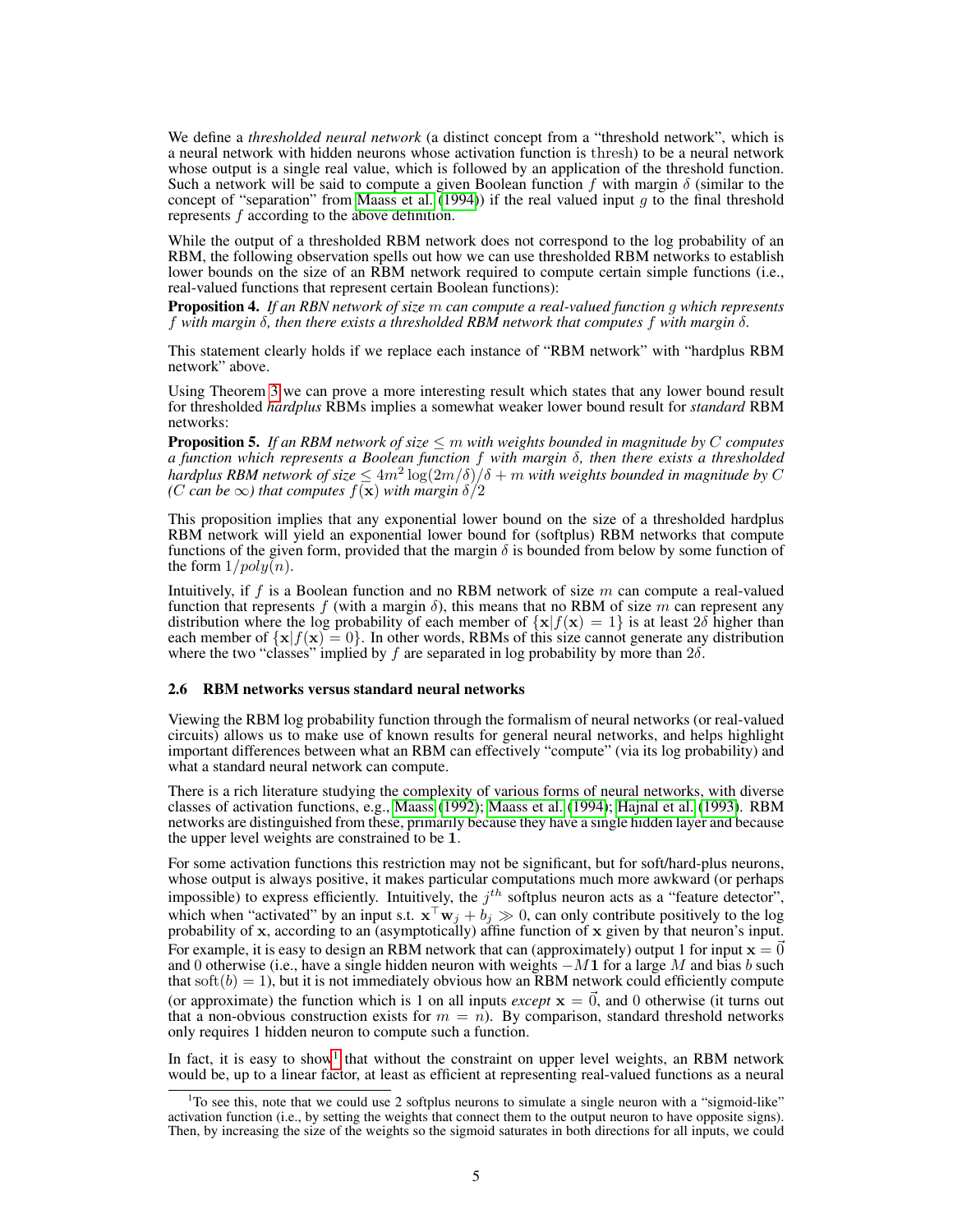<span id="page-5-4"></span>

Figure 2: Left: The functions computed by the 5 building-blocks as constructed by Theorem [7](#page-5-1) when applied to the PARITY function for  $n = 5$ . Right: The output total of the hardplus RBM network constructed in Theorem [7.](#page-5-1) The dotted lines indicate the target 0 and 1 values. Note: For purposes of illustration we have extended the function outputs over all real-values of  $X$  in the obvious way.

network with 1 hidden layer of threshold neurons. From this, and from Theorem 4.1 of [Maass et al.](#page-8-11) [\(1994\)](#page-8-11), it follows that a thresholded RBM network is, up to a polynomial increase in size, at least as efficient at computing Boolean functions as 1-hidden layer neural networks with *any* "sigmoid-like" activation function<sup>[2](#page-5-2)</sup>, and polynomially bounded weights.

#### <span id="page-5-6"></span>2.7 Simulating hardplus RBM networks by a one-hidden-layer threshold network

Here we provide a natural simulation of hardplus RBM networks by threshold networks with one hidden layer. Because this is an efficient (polynomial) and exact simulation, it implies that a hardplus RBM network can be no more powerful than a threshold network with one hidden layer, for which several lower bound results are already known.

<span id="page-5-5"></span>Theorem 6. *Let* f *be a real-valued function computed by a hardplus RBM network of size* m*. Then* f *can be computed by a single hidden layer threshold network, of size* mn*. Furthermore, if the weights of the RBM network have magnitude at most* C*, then the weights of the corresponding threshold network have magnitude at most* 3nC*.*

# <span id="page-5-0"></span> $3\quad n^2+1$ -sized RBM networks can compute any symmetric function

In this section we present perhaps the most surprising results of this paper: a construction of an  $n^2$ -sized RBM network (or hardplus RBM network) for computing any given symmetric function of x. Here, a *symmetric function* is defined as any real-valued function whose output depends only on the number of 1-bits in the input x. This quantity is denoted  $X = \sum_i x_i$ . A well-known example of a symmetric function is PARITY.

Symmetric functions are already known<sup>[3](#page-5-3)</sup> to be computable by single hidden layer threshold networks [\(Hajnal et al., 1993\)](#page-8-12) with  $m = n$ . Meanwhile (qualified) exponential lower bounds on m exist for functions which are only slightly more complicated [\(Hajnal et al., 1993;](#page-8-12) [Forster, 2002\)](#page-8-15).

Given that hardplus RBM networks appear to be strictly less expressive than such threshold networks (as discussed in Section [2.6\)](#page-4-1), it is surprising that they can nonetheless efficiently compute functions that test the limits of what those networks can compute efficiently.

<span id="page-5-1"></span>**Theorem 7.** Let  $f : \{0,1\}^n \to \mathbb{R}$  be a symmetric function defined by  $f(\mathbf{x}) = t_k$  for  $\sum_i x_i = k$ . Then (i) there exists a hardplus RBM network, of size  $n^2 + 1$ , and with weights polynomial in  $n$  and  $t_1,\ldots,t_k$  that computes  $f$  exactly, and (ii) for every  $\epsilon$  there is a softplus RBM network of size  $n^2+1,$ *and with weights polynomial in*  $n, t_0, \ldots, t_n$  *and*  $\log(1/\epsilon)$  *that computes* f *within an additive error .*

The high level idea of this construction is as follows. Our hardplus RBM network consists of  $n$ "building blocks", each composed of  $n$  hardplus neurons, plus one additional hardplus neuron, for

simulate a threshold function arbitrarily well, thus allowing the network to compute any function computable by a one hidden layer threshold network while only using only twice as many neurons.

<span id="page-5-2"></span><sup>&</sup>lt;sup>2</sup>This is a broad class and includes the standard logistic sigmoid. See [Maass et al.](#page-8-11) [\(1994\)](#page-8-11) for a precise technical definition

<span id="page-5-3"></span><sup>&</sup>lt;sup>3</sup>The construction in [Hajnal et al.](#page-8-12) [\(1993\)](#page-8-12) is only given for Boolean-valued symmetric functions but can be generalized easily.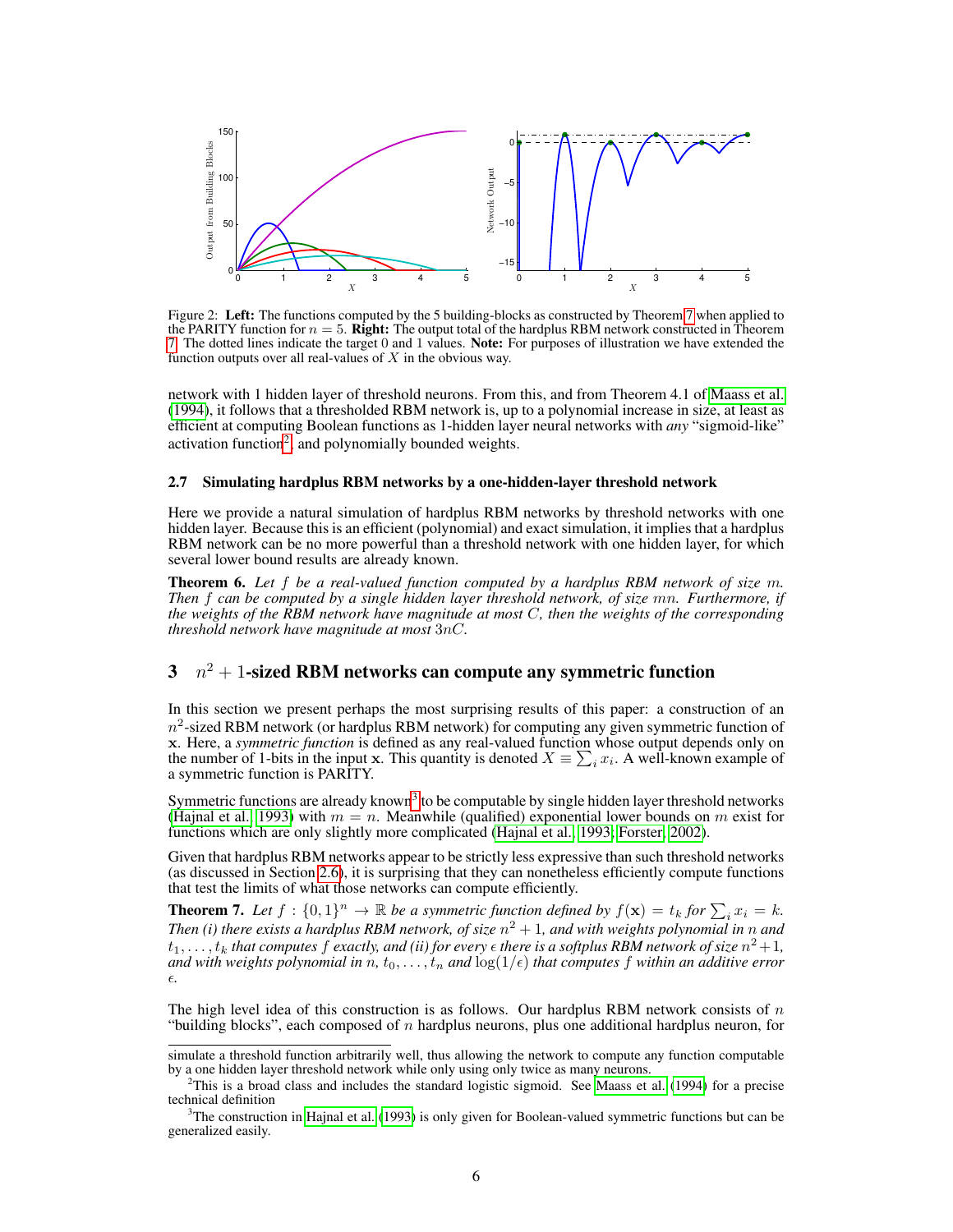a total size of  $m = n^2 + 1$ . Each of these building blocks is designed to compute a function of the form:

$$
\max(0, \gamma X(e - X))
$$

for parameters  $\gamma > 0$  and  $e > 0$ . This function, examples of which are illustrated in Figure [2,](#page-5-4) is quadratic from  $X = 0$  to  $X = e$  and is 0 otherwise.

The main technical challenge is then to choose the parameters of these building blocks so that the sum of  $n$  of these "rectified quadratics", plus the output of the extra hardplus neuron (which handles the  $X = 0$  case), yields a function that matches f, up to a additive constant (which we then fix by setting the bias  $B$  of the output neuron). This would be easy if we could compute more general rectified quadratics of the form  $\max(0, \gamma(X - g)(e - X))$ , since we could just take  $g = k - 1/2$ and  $e = \bar{k} + 1/2$  for each possible value k of X. But the requirement that  $g = 0$  makes this more difficult since significant overlap between non-zero regions of these functions will be unavoidable. Further complicating the situation is the fact that we cannot exploit linear cancelations due to the restriction on the RBM network's second layer weights. Figure  $\overline{2}$  depicts an example of the solution to this problem as given in our proof of Theorem [7.](#page-5-1)

Note that this construction is considerably more complex than the well-known construction used for computing symmetric functions with 1 hidden layer threshold networks [Hajnal et al.](#page-8-12) [\(1993\)](#page-8-12). While we cannot prove that ours is the most efficient possible construction RBM networks, we can prove that a construction directly analogous to the one used for 1 hidden layer threshold networks—where each individual neuron computes a symmetric function—cannot possibly work for RBM networks.

To see this, first observe that any neuron that computes a symmetric function must compute a function of the form  $g(\beta X + b)$ , where g is the activation function and  $\beta$  is some scalar. Then noting that both soft(y) and hard(y) are convex functions of y, and that the composition of an affine function and a convex function is convex, we have that each neuron computes a convex function of  $X$ . Then because the positive sum of convex functions is convex, the output of the RBM network (which is the unweighted sum of the output of its neurons, plus a constant) is itself convex in  $X$ . Thus the symmetric functions computable by such RBM networks must be convex in  $X$ , a severe restriction which rules out most examples.

# <span id="page-6-0"></span>4 Lower bounds on the size of RBM networks for certain functions

#### 4.1 Existential results

In this section we prove a result which establishes the existence of functions which cannot be computed by RBM networks that are not exponentially large.

Instead of identifying non-representable distributions as lying in the complement of some lowdimensional manifold (as was done previously), we will establish the existence of Boolean functions which cannot be represented with a sufficiently large margin by the output of any sub-exponentially large RBM network. However, this result, like previous such existential results, will say nothing about what these Boolean functions actually look like.

To prove this result, we will make use of Proposition [5](#page-4-2) and a classical result of [Muroga](#page-8-16) [\(1971\)](#page-8-16) which allows us to discretize the incoming weights of a threshold neuron (without changing the function it computes), thus allowing us to bound the number of possible Boolean functions computable by 1-layer threshold networks of size m.

<span id="page-6-1"></span>**Theorem 8.** Let  $F_{m,\delta,n}$  represent the set of those Boolean functions on  $\{0,1\}^n$  that can be computed *by a thresholded RBM network of size* m *with margin* δ*. Then, there exists a fixed number* K *such that,*

$$
\left|F_{m,\delta,n}\right| \leq 2^{\text{poly}(s,m,n,\delta)}, \quad \text{where} \quad s(m,\delta,n) = \frac{4m^2n}{\delta}\log\left(\frac{2m}{\delta}\right) + m.
$$

*In particular, when*  $m^2 \le \delta 2^{\alpha n}$ , for any constant  $\alpha < 1/2$ , the ratio of the size of the set  $F_{m,\delta,n}$  to the total number of Boolean functions on  $\{0,1\}^n$  (which is  $2^{2^n}$ ), rapidly converges to zero with n.

# 4.2 Qualified lower bound results for the IP function

While interesting, existential results such as the one above does not give us a clear picture of what a particular hard-to-compute function for RBM networks might look like. Perhaps these functions will resemble purely random maps without any interesting structure. Perhaps they will consist only of functions that require exponential time to compute on a Turing machine, or even worse, ones that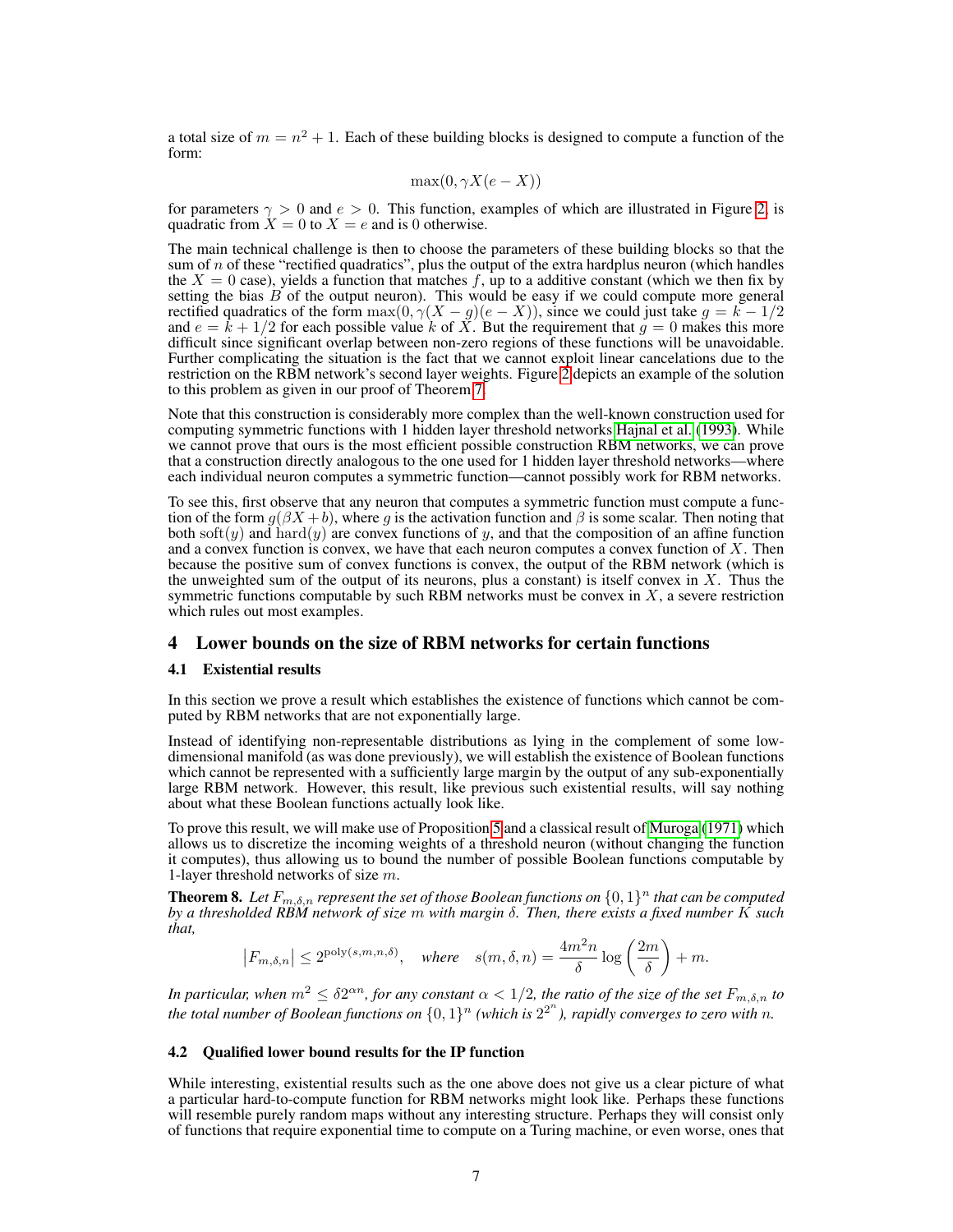are non-computable. In such cases, not being able to compute such functions would not constitute a meaningful limitation on the expressive efficiency of RBM networks.

In this sub-section we present strong evidence that this is not the case by exhibiting a simple Boolean function that provably requires exponentially many neurons to be computed by a thresholded RBM network, provided that the margin is not allowed to be exponentially smaller than the weights. Prior to these results, there was no formal separation between the kinds of unnormalized log-likelihoods realizable by polynomially sized RBMs, and the class of functions computable efficiently by almost any reasonable model of computation, such as arbitrarily deep Boolean circuits.

The Boolean function we will consider is the well-known "inner product mod 2" function, denoted  $IP(x)$ , which is defined as the parity of the the inner product of the first half of x with the second half (we assume for convenience that  $n$  is even). This function can be thought of as a strictly harder to compute version of PARITY (since PARITY is trivially reducible to it), which as we saw in Section [7,](#page-5-1) can be efficiently computed by thresholded RBM network (indeed, an RBM network can efficiently compute any possible real-valued representation of PARITY). Intuitively,  $IP(\mathbf{x})$  should be harder than PARITY, since it involves an extra "stage" or "layer" of sequential computation, and our formal results with RBMs agree with this intuition.

There are many computational problems that  $IP$  can be reduced to, so showing that RBM networks cannot compute  $IP$  thus proves that RBMs cannot efficiently model a wide range of distributions whose unnormalized log-likelihoods are sufficiently complex in a computational sense. Examples of such log-likelihoods include ones given by the multiplication of binary-represented integers, or the evaluation of the connectivity of an encoded graph. For other examples, see see Corollary 3.5 of [Hajnal et al.](#page-8-12) [\(1993\)](#page-8-12).

 $IP(x)$  is also the function studied by [Hajnal et al.](#page-8-12) [\(1993\)](#page-8-12) in their seminal work examining the representational efficiency of threshold networks of 1 hidden layer. In that work, it was shown that a thresholded network of 1 hidden layer of threshold neurons must be exponentially large (in  $n$ ) to compute  $IP(\mathbf{x})$ , assuming realistic sub-exponential bounds on the precision of the weights between the hidden and output neurons. Meanwhile,  $IP(X)$  can be easily computed by a network with 2 hidden layers of threshold neurons, using only  $\mathcal{O}(n)$  neurons.

Using our simulation of hardplus RBM networks by 1 hidden layer threshold networks (Theorem [6\)](#page-5-5), and Proposition [5,](#page-4-2) and the above discussed result of [Hajnal et al.](#page-8-12) [\(1993\)](#page-8-12), we can prove the following basic lower bound result:

<span id="page-7-0"></span>**Theorem 9.** If  $m < \min \left\{ \frac{2^{n/3}}{C} \right\}$  $\frac{1}{C}$ ,  $2^{n/6}\sqrt{\frac{\delta}{4C\log(2/\delta)}}$ ,  $2^{n/9}\sqrt[3]{\frac{\delta}{4C}}$ *then no RBM network of size*

m*, whose weights are bounded in magnitude by* C*, can compute a function which represents* n*dimensional* IP *with margin* δ*. In particular, for* C *and* 1/δ *bounded by polynomials in* n*, for* n  $\mathit{suffix}$  large, this condition is satisfied whenever  $m < 2^{(1/9 - \epsilon)n}$  for some  $\epsilon > 0$ .

Translating the definitions, this results says the following about the limitations of efficient representation by RBMs: Unless either the weights, or the number units of an RBM are exponentially large in n, an RBM cannot capture any distribution that has the property that x's s.t. IP(x) = 1 are significantly more probable than the remaining x's.

While the above theorem is easy to prove from known results and the simulation/hardness results given in previous sections, by generalizing the techniques used in [Hajnal et al.](#page-8-12) [\(1993\)](#page-8-12), we can (with much more effort) derive a stronger result. This gives an improved bound on  $m$  and lets us partially relax the magnitude bound on parameters so that they can be arbitrarily *negative*:

<span id="page-7-1"></span>**Theorem 10.** If  $m < \frac{\delta}{2 \cdot max\{\log 2, 3nC + \log 2\}} \cdot 2^{n/4}$ , then no RBM network of size  $m$ , whose parameters *are upper bounded in value by* C*, can compute a function which represents* n*-dimensional* IP *with margin* δ*. In particular, for* C *and* 1/δ *bounded by polynomials in* n*, for* n *sufficiently large, this condition is satisfied whenever*  $m < 2^{(1/4 - \epsilon)n}$  *for some*  $\epsilon > 0$ *.* 

The general theorem we use to prove this second result (Theorem [17](#page-19-0) in the appendix) requires only that the neural network have 1 hidden layer of neurons with activation functions that are monotonic and contribute to the top neuron (after multiplication by the outgoing weight) a quantity which can be bounded by a certain exponentially growing function of n (that also depends on  $\delta$ ). Thus this technique can be applied to produce lower bounds for much more general types of neural networks, and thus may be independently interesting.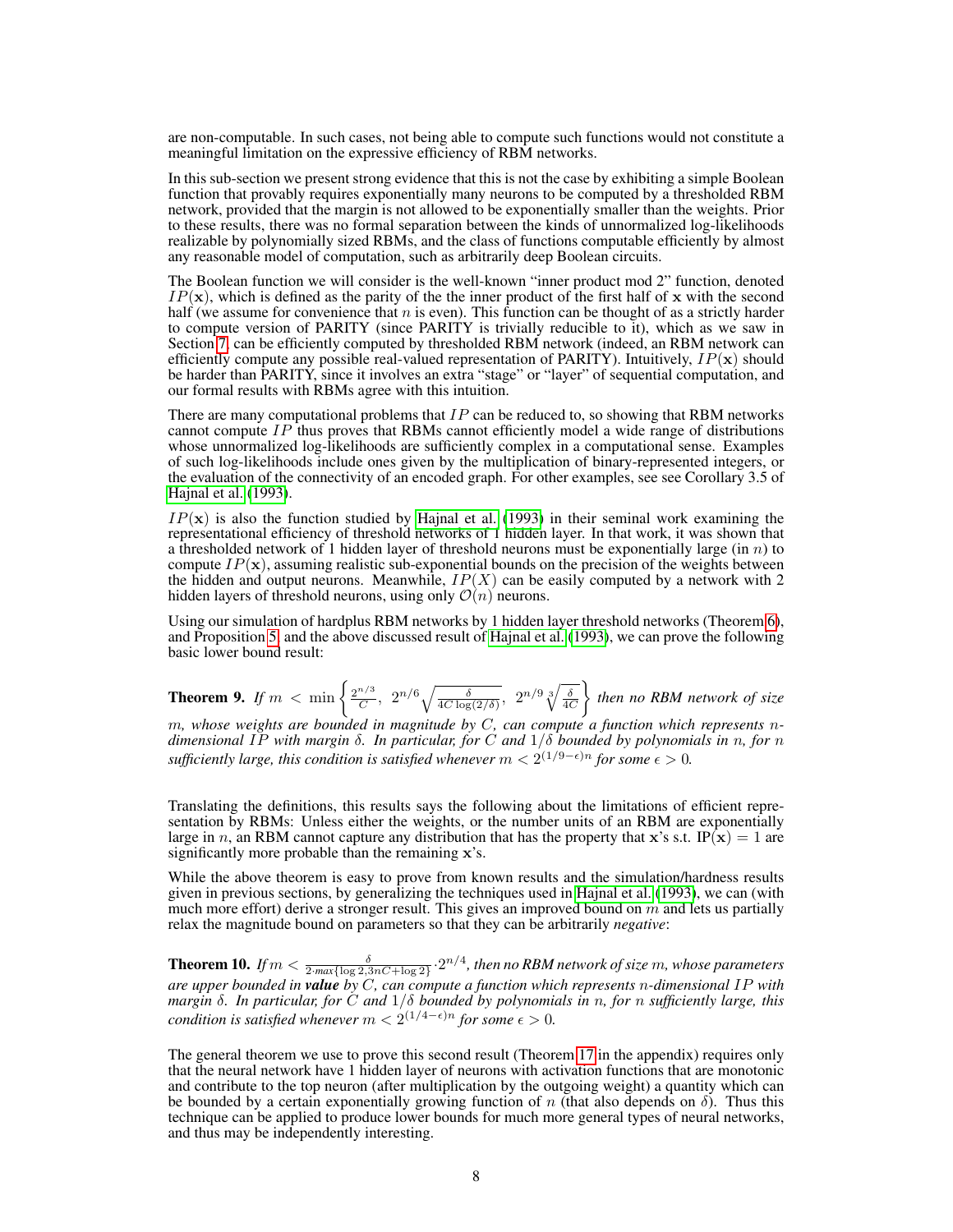# 5 Conclusions and Future Work

In this paper we significantly advanced the theoretical understanding of the representational efficiency of RBMs. We treated the RBM's unnormalized log likelihood as a neural network which allowed us to relate an RBM's representational efficiency to that of threshold networks, which are much better understood. We showed that, quite suprisingly, RBMs can efficiently represent distributions that are given by symmetric functions such as PARITY, but cannot efficiently represent distributions which are slightly more complicated, assuming an exponential bound on the weights. This provides rigorous justification for the use of potentially more expressive/deeper generative models.

Going forward, some promising research directions and open problems include characterizing the expressive power of Deep Boltzmann Machines and more general Boltzmann machines, and proving an exponential lower bound for some specific distribution without any qualifications on the weights.

#### Acknowledgments

This research was supported by NSERC. JM is supported by a Google Fellowship; AC by a Ramanujan Fellowship of the DST, India.

# References

- <span id="page-8-2"></span>Aaron Courville, James Bergstra, and Yoshua Bengio. Unsupervised models of images by spikeand-slab RBMs. In *Proceedings of the 28th International Conference on Machine Learning*, pages 952–960, 2011.
- <span id="page-8-9"></span>Maria Anglica Cueto, Jason Morton, and Bernd Sturmfels. Geometry of the Restricted Boltzmann Machine. *arxiv:0908.4425v1*, 2009.
- <span id="page-8-15"></span>J. Forster. A linear lower bound on the unbounded error probabilistic communication complexity. *J. Comput. Syst. Sci.*, 65(4):612–625, 2002.
- <span id="page-8-5"></span>Yoav Freund and David Haussler. Unsupervised learning of distributions on binary vectors using two layer networks, 1994.
- <span id="page-8-12"></span>A. Hajnal, W. Maass, P. Pudlák, M. Szegedy, and G. Turán. Threshold circuits of bounded depth. J. *Comput. System. Sci.*, 46:129–154, 1993.
- <span id="page-8-4"></span>G. E. Hinton and R. R. Salakhutdinov. Reducing the dimensionality of data with neural networks. *Science*, 313(5786):504–507, 2006. ISSN 1095-9203.
- <span id="page-8-1"></span>Geoffrey Hinton. Training products of experts by minimizing contrastive divergence. *Neural Computation*, 14:2002, 2000.
- <span id="page-8-14"></span>Geoffrey E. Hinton, Simon Osindero, Max Welling, and Yee Whye Teh. Unsupervised discovery of nonlinear structure using contrastive backpropagation. *Cognitive Science*, 30(4):725–731, 2006.
- <span id="page-8-6"></span>Nicolas Le Roux and Yoshua Bengio. Representational power of Restricted Boltzmann Machines and deep belief networks. *Neural Computation*, 20(6):1631–1649, 2008.
- <span id="page-8-0"></span>Philip Long and Rocco Servedio. Restricted Boltzmann Machines are hard to approximately evaluate or simulate. In *Proceedings of the 27th International Conference on Machine Learning*, pages 952–960, 2010.
- <span id="page-8-10"></span>Wolfgang Maass. Bounds for the computational power and learning complexity of analog neural nets (extended abstract). In *Proc. of the 25th ACM Symp. Theory of Computing*, pages 335–344, 1992.
- <span id="page-8-11"></span>Wolfgang Maass, Georg Schnitger, and Eduardo D. Sontag. A comparison of the computational power of sigmoid and boolean threshold circuits. In *Theoretical Advances in Neural Computation and Learning*, pages 127–151. Kluwer, 1994.
- <span id="page-8-3"></span>Benjamin M. Marlin, Kevin Swersky, Bo Chen, and Nando de Freitas. Inductive principles for Restricted Boltzmann Machine learning. *Journal of Machine Learning Research - Proceedings Track*, 9:509–516, 2010.
- <span id="page-8-8"></span>G. Montufar, J. Rauh, and N. Ay. Expressive power and approximation errors of Restricted Boltzmann Machines. In *Advances in Neural Information Processing Systems*, 2011.
- <span id="page-8-7"></span>Guido Montufar and Nihat Ay. Refinements of universal approximation results for deep belief networks and Restricted Boltzmann Machines. *Neural Comput.*, 23(5):1306–1319, May 2011.
- <span id="page-8-16"></span>Saburo Muroga. *Threshold logic and its applications*. Wiley, 1971.
- <span id="page-8-13"></span>Ruslan Salakhutdinov and Geoffrey E. Hinton. Deep boltzmann machines. *Journal of Machine Learning Research - Proceedings Track*, 5:448–455, 2009.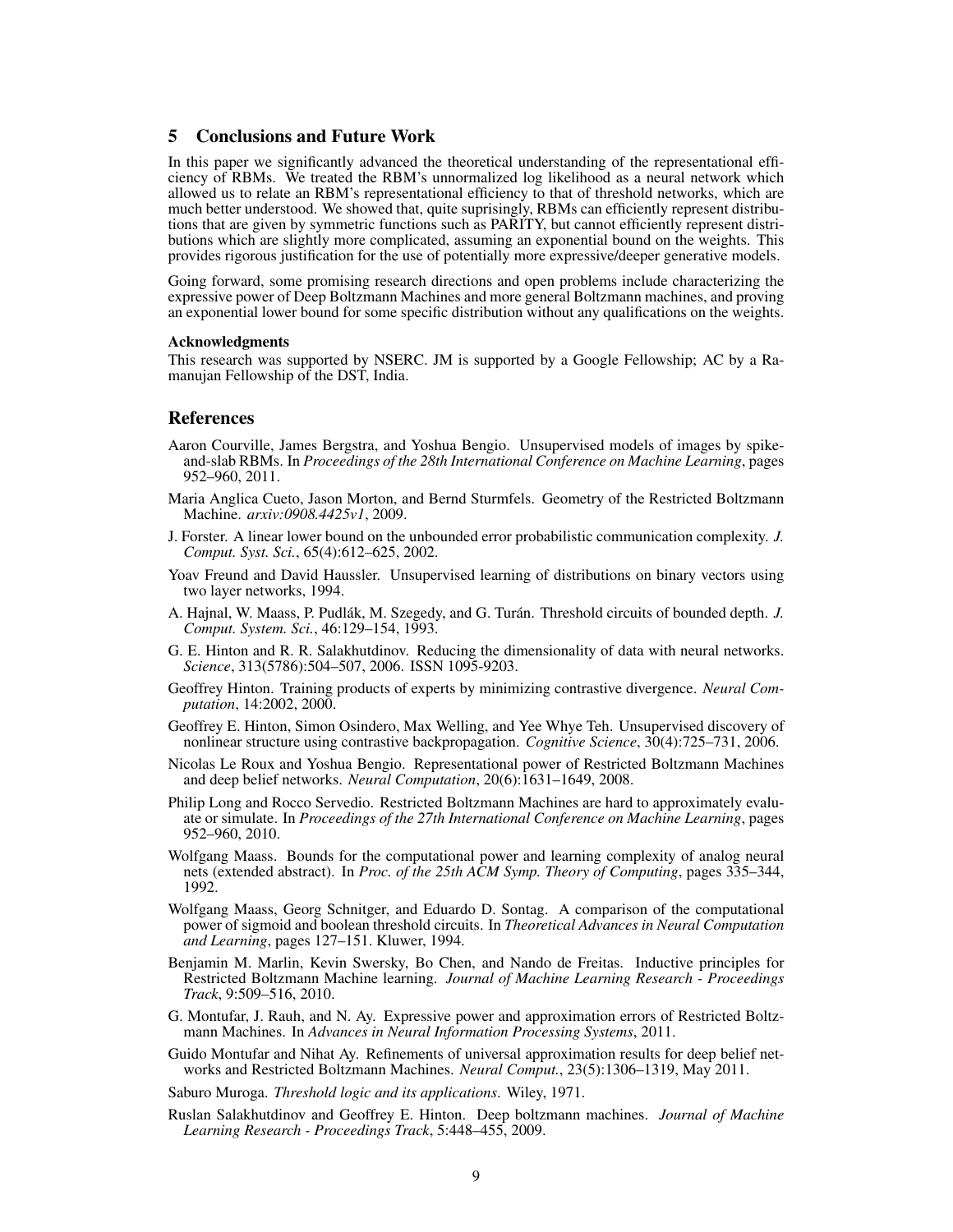- <span id="page-9-0"></span>Ruslan Salakhutdinov and Iain Murray. On the quantitative analysis of Deep Belief Networks. In Andrew McCallum and Sam Roweis, editors, *Proceedings of the 25th Annual International Conference on Machine Learning (ICML 2008)*, pages 872–879. Omnipress, 2008.
- <span id="page-9-1"></span>Yichuan Tang and Ilya Sutskever. Data normalization in the learning of Restricted Boltzmann Machines. Technical Report UTML-TR-11-2, Department of Computer Science, University of Toronto, 2011.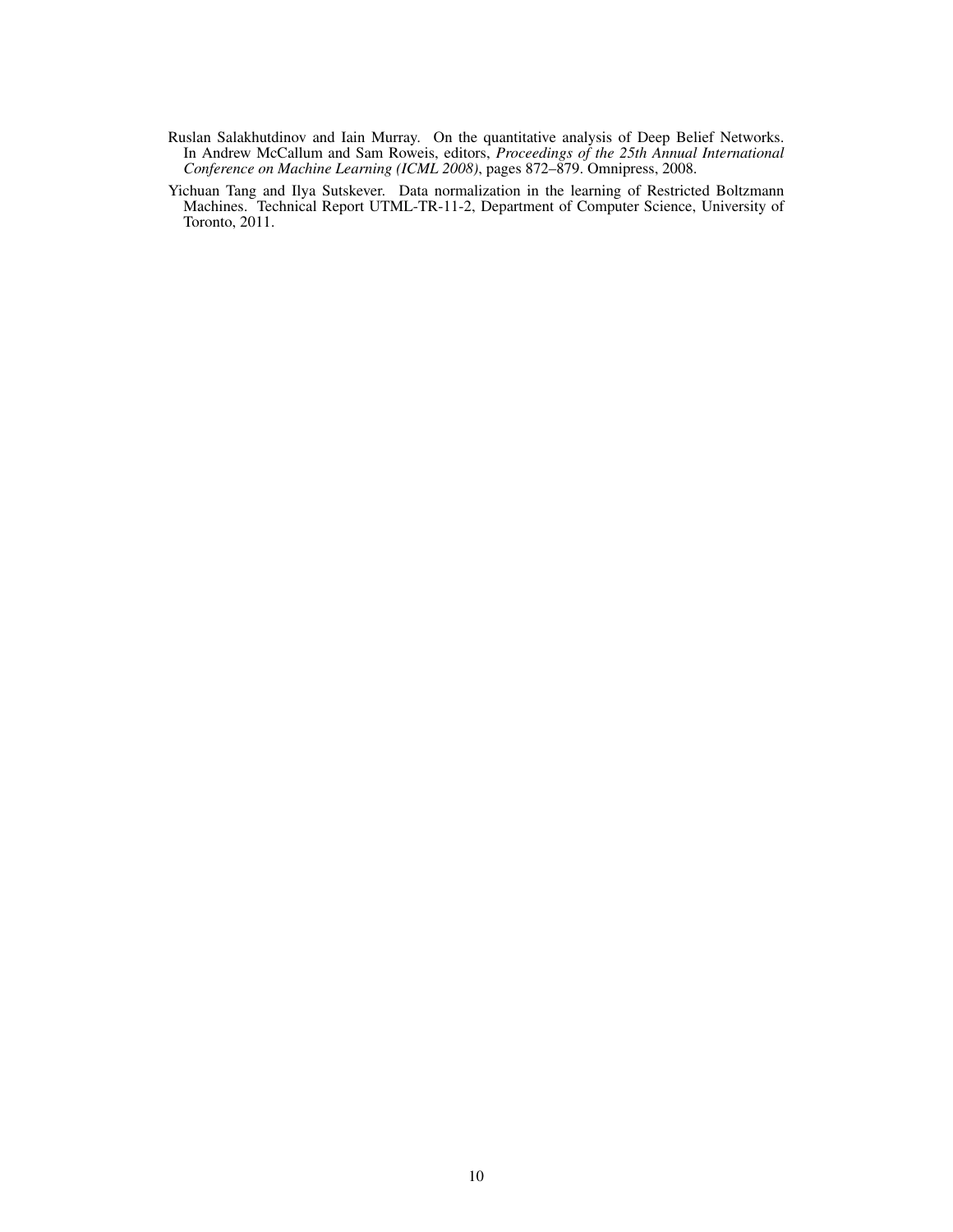# <span id="page-10-0"></span>A Free-energy derivation

The following is a derivation of the well-known formula for the free-energy of an RBM. This tractable form is made possible by the bipartite interaction structure of the RBM's units:

$$
p(\mathbf{x}) = \sum_{\mathbf{h}} \frac{1}{Z_{\theta}} \exp(\mathbf{x}^{\top} W \mathbf{h} + \mathbf{c}^{\top} \mathbf{x} + \mathbf{b}^{\top} \mathbf{h})
$$
  
\n
$$
= \frac{1}{Z_{\theta}} \exp(\mathbf{c}^{\top} \mathbf{x}) \prod_{j} \sum_{h_{j} \in \{0,1\}} \exp(\mathbf{x}^{\top} [W]_{j} h_{j} + b_{j} h_{j})
$$
  
\n
$$
= \frac{1}{Z_{\theta}} \exp(\mathbf{c}^{\top} \mathbf{x}) \exp(\sum_{j} (\log \sum_{h_{j} \in \{0,1\}} \exp(\mathbf{x}^{\top} [W]_{j} h_{j} + b_{j} h_{j})))
$$
  
\n
$$
= \frac{1}{Z_{\theta}} \exp(\mathbf{c}^{\top} \mathbf{x} + \sum_{j} \log[1 + \exp(\mathbf{x}^{\top} [W]_{j} + b_{j})])
$$
  
\n
$$
= \frac{1}{Z_{\theta}} \exp(-F_{\theta}(\mathbf{x}))
$$

# B Proofs for Section [2.4](#page-3-1)

We begin with a useful technical result:

<span id="page-10-1"></span>**Proposition 11.** *For arbitrary*  $y \in \mathbb{R}$  *the following basic facts for the softplus function hold:* 

$$
y - \text{soft}(y) = -\text{soft}(-y)
$$

$$
\text{soft}(y) \le \exp(y)
$$

*Proof.* The first fact follows from:

$$
y - \operatorname{soft}(y) = \log(\exp(y)) - \log(1 + \exp(y)) = \log\left(\frac{\exp(y)}{1 + \exp(y)}\right)
$$

$$
= \log\left(\frac{1}{\exp(-y) + 1}\right) = -\log(1 + \exp(y)) = -\operatorname{soft}(-y)
$$

To prove the second fact, we will show that the function  $f(y) = \exp(y) - \operatorname{soft}(y)$  is positive. Note that f tends to 0 as y goes to  $-\infty$  since both  $\exp(y)$  and soft $(y)$  do. It remains to show that f is monotonically increasing, which we establish by showing that its derivative is positive:

$$
f'(y) = \exp(y) - \frac{1}{1 + \exp(-y)} > 0
$$
  
\n
$$
\Leftrightarrow \exp(y)(1 + \exp(-y)) - \frac{1 + \exp(-y)}{1 + \exp(-y)} > 0
$$
  
\n
$$
\Leftrightarrow \exp(y) + 1 - 1 > 0 \Leftrightarrow \exp(y) > 0
$$

Proof of Lemma [2.](#page-3-2) Consider a single neuron in the RBM network and the corresponding neuron in the hardplus RBM network, whose net-input are given by  $y = w^{\top} x + b$ .

For each x, there are two cases for y. If  $y \ge 0$ , we have by hypothesis that  $y \ge C$ , and so:

$$
|\operatorname{hard}(y) - \operatorname{soft}(y)| = |y - \operatorname{soft}(y)| = |- \operatorname{soft}(-y)| = \operatorname{soft}(-y)
$$
  

$$
\le \exp(-y) \le \exp(-C)
$$

And if  $y < 0$ , we have by hypothesis that  $y \leq -C$  and so:

$$
|\operatorname{hard}(y) - \operatorname{soft}(y)| = |0 - \operatorname{soft}(y)| = \operatorname{soft}(y)
$$
  

$$
\le \exp(y) \le \exp(-C)
$$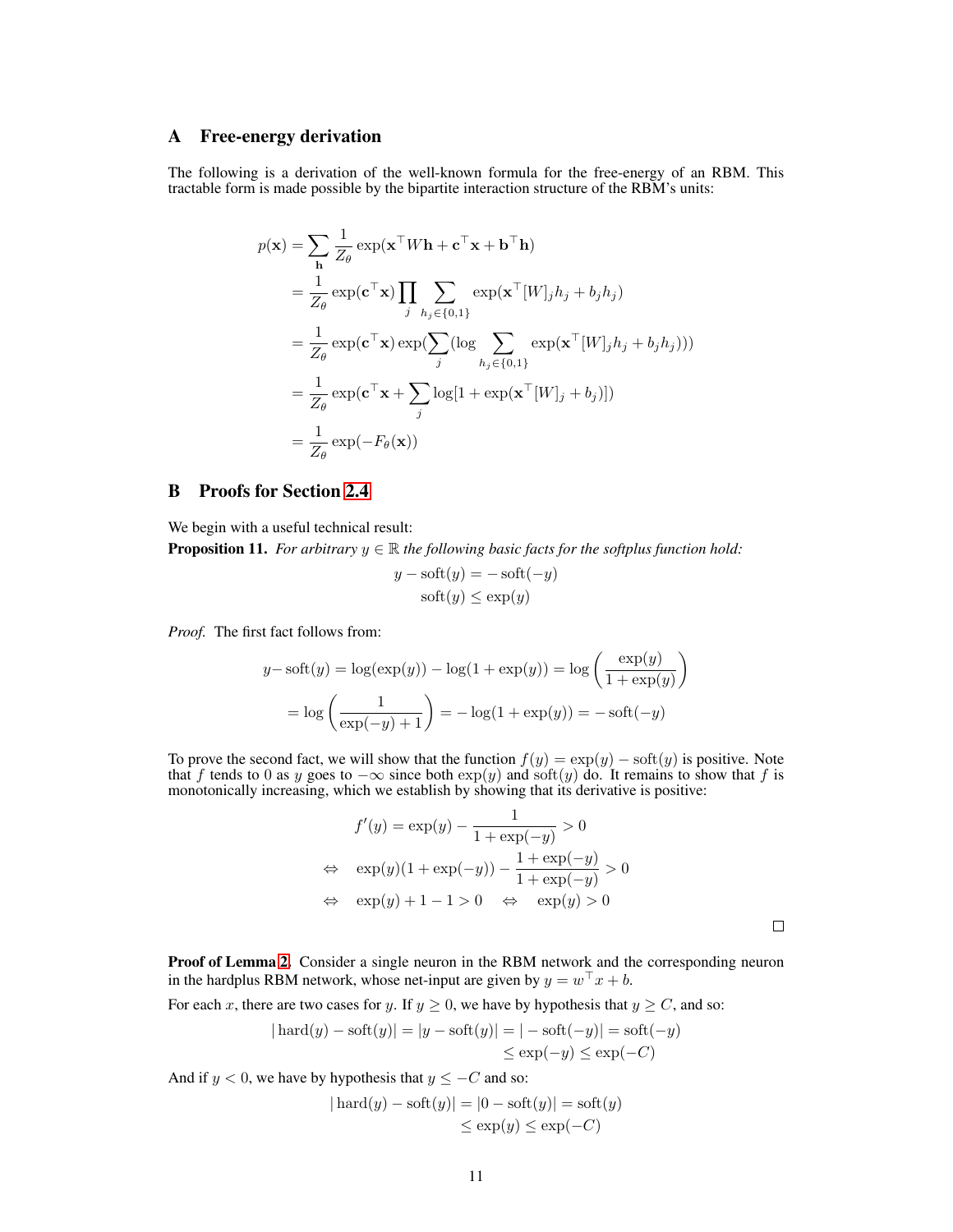Thus, each corresponding pair of neurons computes the same function up to an error bounded by  $\exp(-C)$ . From this it is easy to show that the entire circuits compute the same function, up to an error bounded by  $m \exp(-C)$ , as required. error bounded by  $m \exp(-C)$ , as required.

**Proof of Theorem [3.](#page-3-0)** Suppose we have a softplus RBM network with a number of hidden neurons given by  $m$ . To simulate this with a hardplus RBM network we will replace each neuron with a group of hardplus neurons with weights and biases chosen so that the sum of their outputs approximates the output of the original softplus neuron, to within a maximum error of  $1/p$  where p is some constant  $> 0$ .

First we describe the construction for the simulation of a single softplus neurons by a group of hardplus neurons.

Let g be a positive integer and  $a > 0$ . We will define these more precisely later, but for what follows their precise value is not important.

At a high level, this construction works by approximating soft(y), where y is the input to the neuron, by a piece-wise linear function expressed as the sum of a number of hardplus functions, whose "corners" all lie inside  $[-a, a]$ . Outside this range of values, we use the fact that soft $(y)$  converges exponentially fast (in  $\alpha$ ) to 0 on the left, and y on the right (which can both be trivially computed by hardplus functions).

Formally, for  $i = 1, 2, ..., g, g + 1$ , let:

$$
q_i = (i-1)\frac{2a}{g} - a
$$

For  $i = 1, 2, ..., q$ , let:

$$
\nu_i = \frac{\text{soft}(q_{i+1}) - \text{soft}(q_i)}{q_{i+1} - q_i}
$$

and also let  $\nu_0 = 0$  and  $\nu_{q+1} = 1$ . Finally, for  $i = 1, 2, ..., g, g + 1$ , let:

$$
\eta_i = \nu_i - \nu_{i-1}
$$

With these definitions it is straightforward to show that  $1 \geq \nu_i > 0$ ,  $\nu_i > \nu_{i-1}$  and consequently  $0 < \eta_i < 1$  for each *i*. It is also easy to show that  $q_i > q_{i-1}$ ,  $q_0 = -a$  and  $q_{g+1} = a$ .

For  $i = 1, 2, ..., g, g + 1$ , we will set the weight vector  $w_i$  and bias  $b_i$  of the *i*-th hardplus neuron in our group so that the neuron outputs hard $(\eta_i(y - q_i))$ . This is accomplished by taking  $w_i = \eta_i w$ and  $b_i = \eta_i (b - q_i)$ , where w and b (without the subscripts), are the weight vector and bias of the original softplus neuron.

Note that since  $|\eta_i| \leq 1$  we have that the weights of these hardplus neurons are smaller in magnitude than the weights of the original softplus neuron and thus bounded by  $C$  as required.

The total output (sum) for this group is:

$$
T(y) = \sum_{i=1}^{g+1} \text{hard}(\eta_i(y - q_i))
$$

We will now bound the approximation error  $|T(y) - \text{soft}(y)|$  of our single neuron simulation.

Note that for a given y we have that the  $i$ -th hardplus neuron in the group has a non-negative input iff  $y \ge q_i$ . Thus for  $y < -a$  all of the neurons have a negative input. And for  $y \ge -a$ , if we take j to be the largest index i s.t.  $q_i \leq y$ , then each neuron from  $i = 1$  to  $i = j$  will have positive input and each neuron from  $i = j + 1$  to  $i = g + 1$  will have negative input.

Consider the case that  $y < -a$ . Since the input to each neuron is negative, they each output 0 and thus  $T(y) = 0$ . This results in an approximation error  $\leq \exp(-a)$ :

$$
|T(y) - \text{soft}(y)| = |0 - \text{soft}(y)| = \text{soft}(y) < \text{soft}(-a) \le \exp(-a)
$$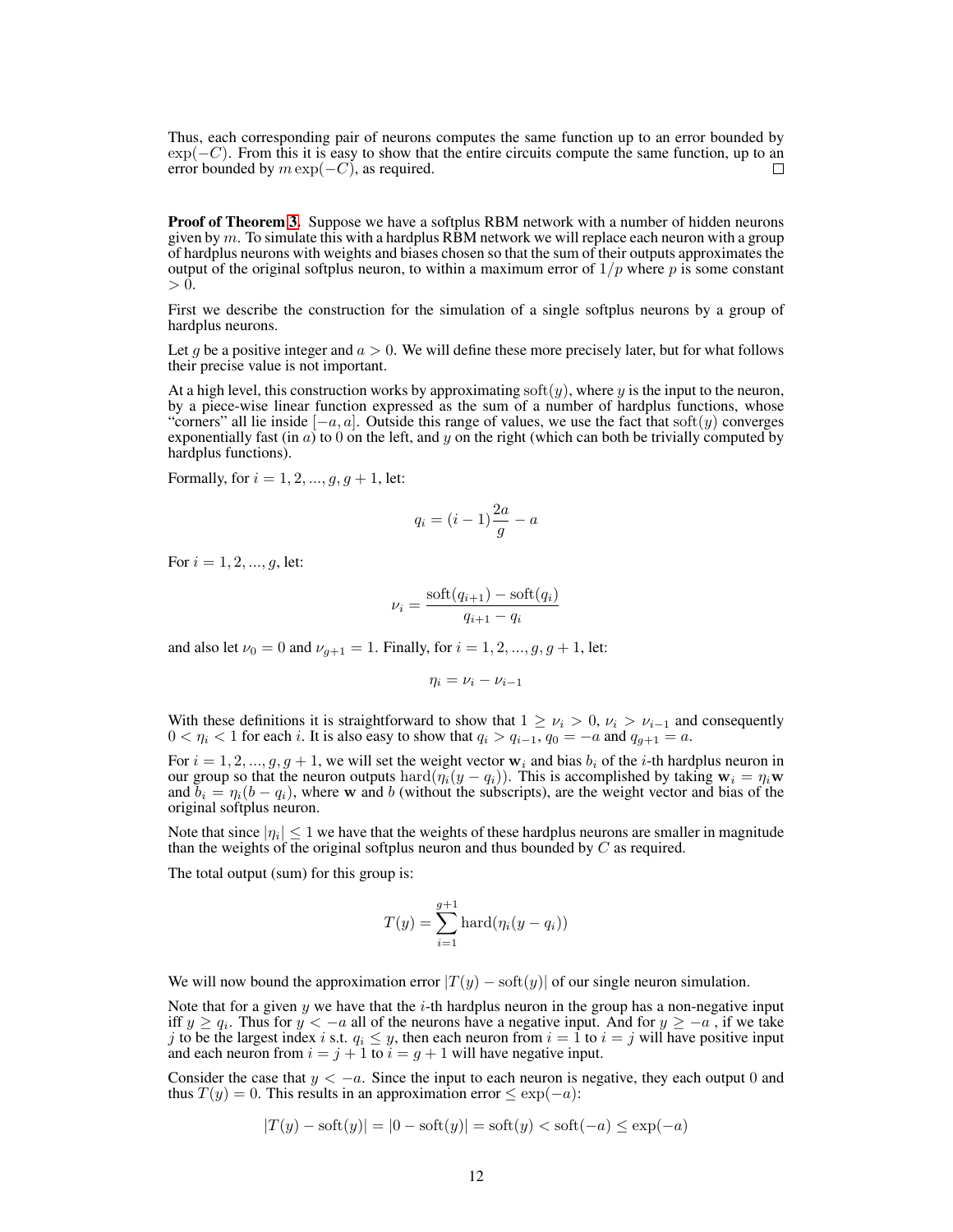Next, consider the case that  $y \ge -a$ , and let j be as given above. In such a case we have:

$$
T(y) = \sum_{i=1}^{g+1} \text{hard}(\eta_i(y - q_i)) = \sum_{i=1}^{j} \eta_i(y - q_i) + 0
$$
  
= 
$$
\sum_{i=1}^{j} (\nu_i - \nu_{i-1})(y - q_i)
$$
  
= 
$$
y \sum_{i=1}^{j} (\nu_i - \nu_{i-1}) - \sum_{i=1}^{j} (\nu_i - \nu_{i-1})q_i
$$
  
= 
$$
y\nu_j - y\nu_0 - \nu_j q_j + \sum_{i=1}^{j-1} \nu_i (q_{i+1} - q_i) + \nu_0 q_1
$$
  
= 
$$
\nu_j (y - q_j) + \sum_{i=1}^{j-1} (\text{soft}(q_{i+1}) - \text{soft}(q_i))
$$
  
= 
$$
\nu_j (y - q_j) + \text{soft}(q_j) - \text{soft}(q_1)
$$

For  $y \le a$  we note that  $\nu_j(y - q_j) + \text{soft}(q_j)$  is a secant approximation to soft $(y)$  generated by the secant from  $q_j$  to  $q_{j+1}$  and upperbounds soft $(y)$  for  $y \in [q_j, q_{j+1}]$ . Thus a crude bound on the error is soft $(q_{j+1})$  – soft $(q_j)$ , which only makes use of the fact that soft $(y)$  is monotonic. Then because the slope (derivative) of soft $(y)$  is  $\sigma(y) = 1/(1 + \exp(-y)) < 1$ , we can further (crudely) bound this by  $q_{j+1} - q_j$ . Thus the approximation error at such y's may be bounded as:

$$
|T(y) - \text{soft}(y)| = |(\nu_j(y - q_j) + \text{soft}(q_j) - \text{soft}(q_1)) - \text{soft}(y)|
$$
  
\n
$$
\leq \max\{|\nu_j(y - q_j) + \text{soft}(q_j) - \text{soft}(y)|, \text{soft}(q_1)\}\
$$
  
\n
$$
\leq \max\{q_{j+1} - q_j, \exp(-a)\} = \max\left\{\frac{2a}{g}, \exp(-a)\right\}
$$

where we have also used soft $(q_1) = \text{soft}(-a) \leq \exp(-a)$ .

For the case  $y > a$ , all  $q_i > y$  and the largest index j such that  $q_i \leq y$  is  $j = g + 1$ . So  $\nu_j(y-q_j) + \text{soft}(q_j) - \text{soft}(q_1) = y - a + \text{soft}(a) - \text{soft}(-a) = y$ . Thus the approximation error at such  $y$ 's is:

$$
|y - \text{soft}(y)| = |- \text{soft}(-y)| = \text{soft}(-y) \le \text{soft}(-a) \le \exp(-a)
$$

Having covered all cases for  $y$  we conclude that the general approximation error for a single softplus neuron satisfies the following bound:

$$
|y - \text{soft}(y)| \le \max\left\{\frac{2a}{g}, \exp(-a)\right\}
$$

For a softplus RBM network with  $m$  neurons, our hardplus RBM neurons constructed by replacing each neuron with a group of hardplus neurons as described above will require a total of  $m(q + 1)$ neurons, and have an approximation error bounded by the sum of the individual approximation errors, which is itself bounded by:

$$
m \max \left\{ \frac{2a}{g}, \exp(-a) \right\}
$$

Taking  $a = \log(mp), g = \lceil 2mpa \rceil$ . This gives:

$$
m \max \left\{ \frac{2a}{\lceil 2mpa \rceil}, \frac{1}{mp} \right\} \le m \max \left\{ \frac{2a}{2mpa}, \frac{1}{mp} \right\}
$$

$$
= \max \left\{ \frac{1}{p}, \frac{1}{p} \right\} = \frac{1}{p}
$$

Thus we see that with  $m(q + 1) = m(\lceil 2mp \log(mp) \rceil + 1) \leq 2m^2p \log(mp) + m$  neurons we can produce a hardplus RBM network which approximates the output of our softplus RBM network with error bounded by  $1/p$ .  $\Box$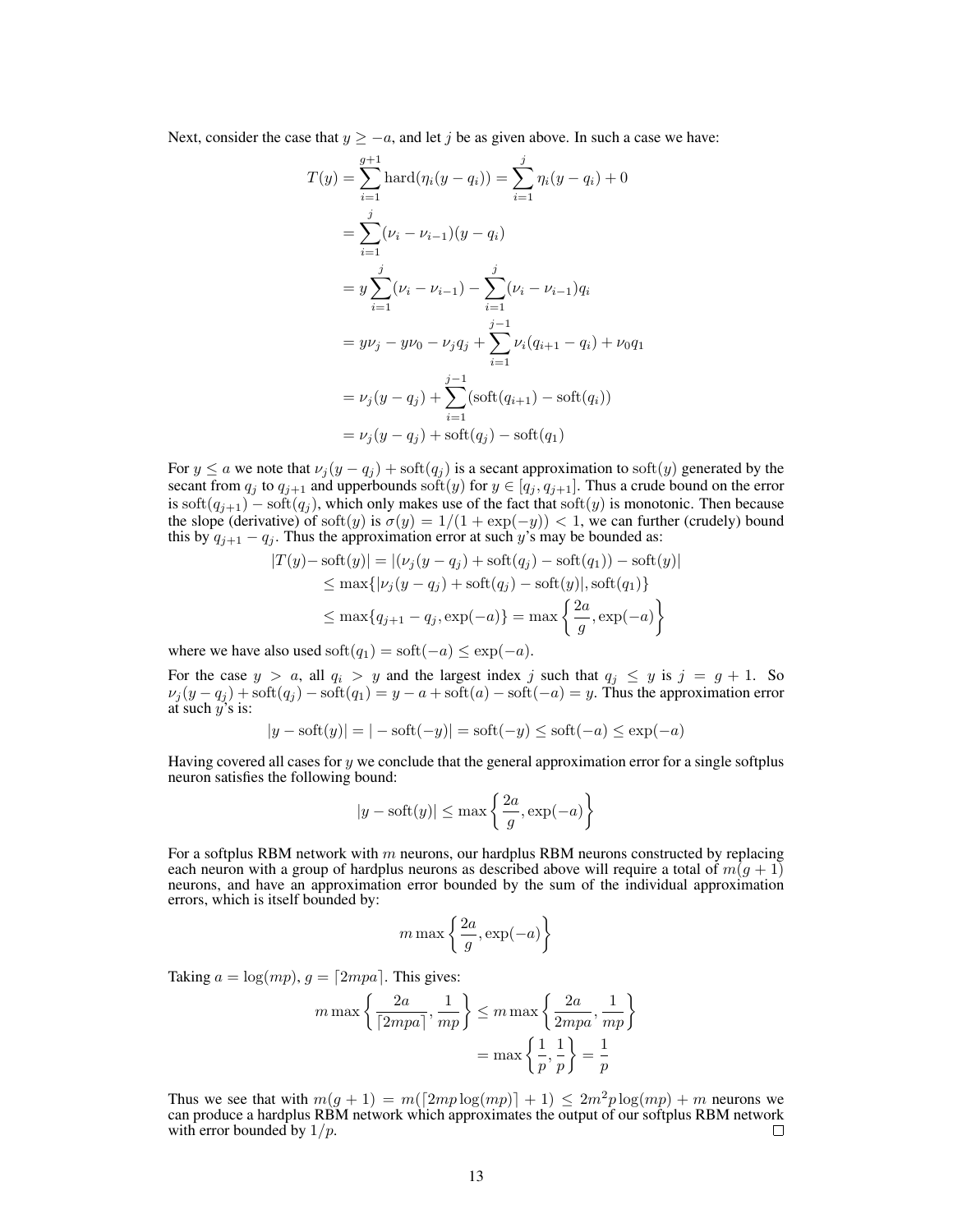Remark 12. *Note that the construction used in the above lemma is likely far from optimal, as the placement of the* qi*'s could be done more carefully. Also, the error bound we proved is crude and does not make strong use of the properties of the softplus function. Nonetheless, it seems good enough for our purposes.*

# C Proofs for Section [2.5](#page-3-3)

*Proof of Proposition [5.](#page-4-2)* Suppose that there is an RBM network of size m with weights bounded in magnitude by C computes a function g which represent f with margin  $\delta$ .

Then taking  $p = 2/\delta$  and applying Theorem [3](#page-3-0) we have that there exists an hardplus RBM network of size  $4m^2 \log(2m/\delta)/\delta + m$  with weights bounded in magnitude by C which computes a function g' s.t.  $|g(\mathbf{x}) - g'(\mathbf{x})| \leq 1/p = \delta/2$  for all x.

Note that  $f(\mathbf{x}) = 1 \Rightarrow \text{thresh}(g(\mathbf{x})) = 1 \Rightarrow g(\mathbf{x}) \ge \delta \Rightarrow g'(\mathbf{x}) \ge \delta - \delta/2 = \delta/2$  and similarly,  $f(\mathbf{x}) = 0 \Rightarrow \text{thresh}(g(\mathbf{x})) = 0 \Rightarrow g(\mathbf{x}) \le -\tilde{\delta} \Rightarrow g'(\mathbf{x}) \le -\tilde{\delta} + \overline{\delta}/2 = -\delta/2$ . Thus we conclude that g' represents f with margin  $\delta/2$ .

 $\Box$ 

# D Proofs for Section [2.7](#page-5-6)

*Proof of Theorem [6.](#page-5-5)* Let f be a real-valued function on n variables computed by a hardplus RBM network of size s, with parameters  $(W, b, d)$ . We will first construct a three layer hybrid Boolean/threshold circuit/network where the output gate is a simple weighted sum, the middle layer consists of AND gates, and the bottom hidden layer consists of threshold neurons. There will be nm AND gates, one for every  $i \in [n]$  and  $j \in [m]$ . The  $(i, j)^{th}$  AND gate will have inputs: (1)  $x_i$ and (2)  $(\mathbf{x}^\top [W]_j \ge b_j)$ , i.e. the function that is 1 when  $\mathbf{x}^\top [W]_j \ge b_j$  and 0 otherwise. The weights going from the  $(i, j)^{th}$  AND gate to the output will be given by  $[W]_{i,j}$ . It is not hard to see that this three layer network computes the same Boolean function as the original hardplus RBM network.

In order to obtain a single hidden layer threshold network, we replace each sub-network rooted at an AND gate of the second hidden layer by a single threshold neuron. Consider a general sub-network consisting of an AND of: (1) a variable  $x_j$  and (2) a threshold neuron computing  $(\sum_i a_i x_i \ge b)$ . Let  $Q=3\sum_i |a_i|.$  If  $b<-\sum_i |a_i|$  then  $\sum_i a_i x_i < b$  for all  $x$  and so the AND gate always outputs 0 and thus we can simply remove/ignore the sub-network. Otherwise, we have  $b \ge -\sum_i |a_i| =$  $-Q/3$  (i.e.  $b+Q/3 \ge 0$ ) and we replace the sub-network by a single threshold neuron that computes  $\left(\sum_{i} a_i x_i + Qx_j \geq b + Q\right).$ 

To see that the output of this threshold neuron is the same as the AND gate it replaces, note first that if the input x is such that  $\sum_i a_i x_i \geq b$  and  $x_j = 1$ , then  $\sum_i a_i x_i + Qx_j = \sum_i a_i \overline{x_i} + Q \geq b + Q$ , and so the threshold neuron will output 1. And if  $\sum_i a_i x_i < b$ , then  $\sum_i a_i x_i + Qx_j \le \sum_i a_i x_i + Q < b + Q$ , or if  $x_j = 0$  then  $\sum_i a_i x_i + Qx_j = \sum_i a_i x_i \le \sum_i |a_i| = Q/3 \le Q/3 + (Q/3 + b) = 2Q/3 + b <$  $Q + b$ , and so the threshold neuron will output 0.

Finally, observe that  $|Q| = Q = 3 \sum_{i} |a_i| \leq 3nC$ , and so the weights of the constructed threshold network have magnitude bounded by  $3nC$ .

 $\Box$ 

# E Proof of Theorem [7](#page-5-1)

*Proof.* We will first describe how to construct a hardplus RBM network which satisfies the properties required for part (i). It will be composed of  $n$  special groups of hardplus neurons (which are defined and discussed below), and one additional one we call the "zero-neuron", which will be defined later.

**Definition 13** A "building block" is a group of n hardplus neurons, parameterized by the scalars  $\gamma$ and e, where the weight vector  $\mathbf{w} \in \mathbb{R}^n$  between the i-th neuron in the group and the input layer is given by  $w_i = M - \gamma$  and  $w_j = -\gamma$  for  $j \neq i$  and the bias will be given by  $\bar{b} = \gamma e - \bar{M}$ , where M is a constant chosen so that  $\tilde{M} > \gamma e$ .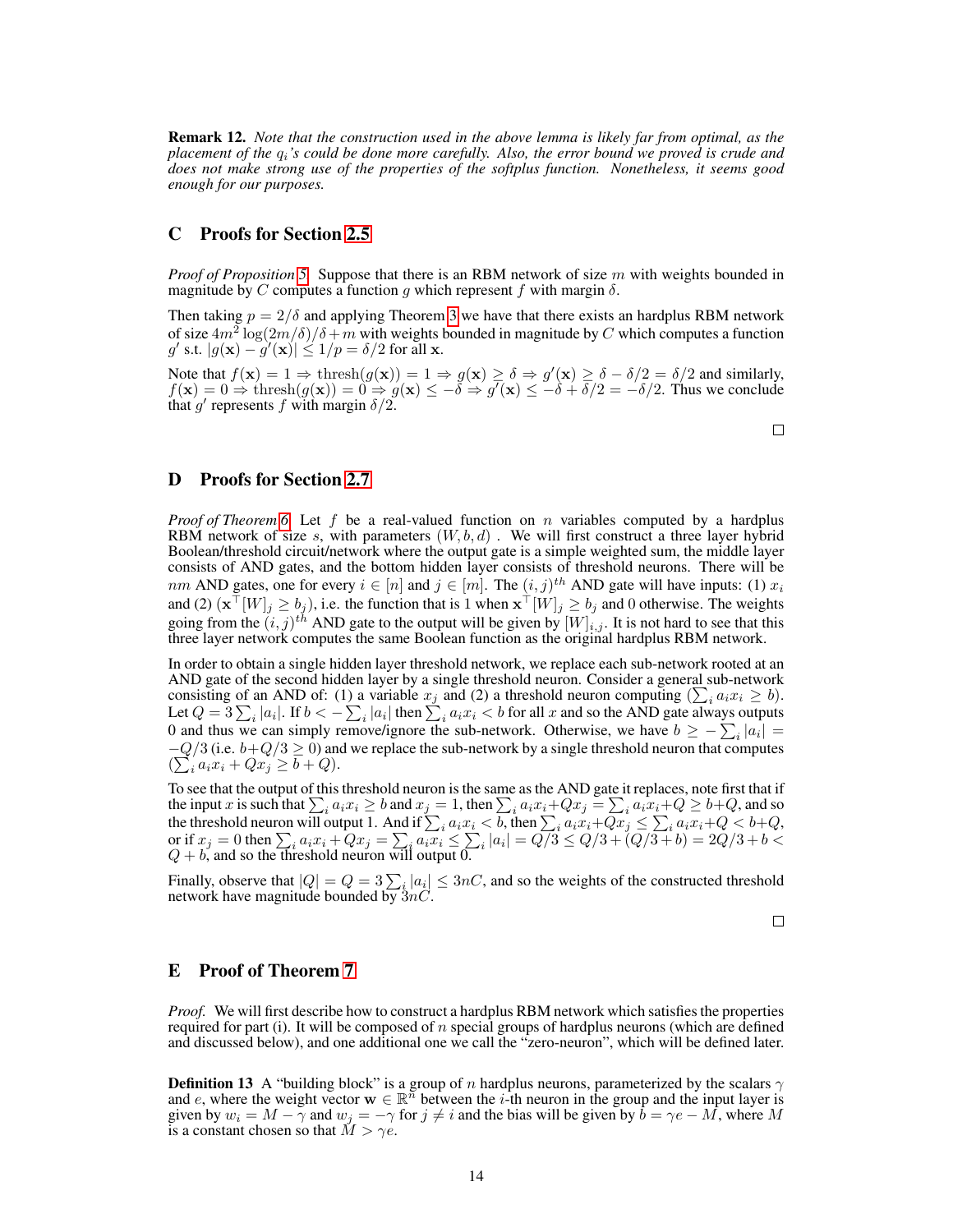For a given  $x$ , the input to the *i*-th neuron of a particular building block is given by:

$$
\sum_{j=1}^{n} w_j x_j + b = w_i x_i + \sum_{j \neq i} w_j x_j + b
$$

$$
= (M - \gamma)x_i - \gamma(X - x_i) + \gamma e - M
$$

$$
= \gamma(e - X) - M(1 - x_i)
$$

When  $x_i = 0$ , this is  $\gamma(e - X) - M < 0$ , and so the neuron will output 0 (by definition of the hardplus function). On the other hand, when  $x_i = 1$ , the input to the neuron will be  $\gamma(e - X)$  and thus the output will be  $\max(0, \gamma(e - X)).$ 

In general, we have that the output will be given by:

$$
x_i \max(0, \gamma(e - X))
$$

From this it follows that the combined output from the neurons in the building block is:

$$
\sum_{i=1}^{n} (x_i \max(0, \gamma(e - X))) = \max(0, \gamma(e - X)) \sum_{i=1}^{n} x_i
$$
  
=  $\max(0, \gamma(e - X))X = \max(0, \gamma X(e - X))$ 

Note that whenever  $X$  is positive, the output is a concave quadratic function in  $X$ , with zeros at  $X = 0$  and  $X = e$ , and maximized at  $X = e/2$ , with value  $\gamma e^2/4$ .

Next we show how the parameters of the  $n$  building blocks used in our construction can be set to produce a hardplus RBM network with the desired output.

First, define d to be any number greater than or equal to  $2n^2 \sum_j |t_j|$ .

Indexing the building blocks by j for  $1 \le j \le n$  we define their respective parameters  $\gamma_i$ ,  $e_i$  as follows:

$$
\gamma_n = \frac{t_n + d}{n^2}, \qquad \gamma_j = \frac{t_j + d}{j^2} - \frac{t_{j+1} + d}{(j+1)^2}
$$

$$
e_n = 2n, \qquad e_j = \frac{2}{\gamma_j} \left( \frac{t_j + d}{j} - \frac{t_{j+1} + d}{j+1} \right)
$$

where we have assumed that  $\gamma_j \neq 0$  (which will be established, along with some other properties of these definitions, in the next claim).

<span id="page-14-0"></span>**Claim 1.** *For all*  $j$ ,  $1 \leq j \leq n$ ,  $(i)$   $\gamma_j > 0$  *and*  $(ii)$  *for all*  $j$ ,  $1 \leq j \leq n-1$ ,  $j \leq e_j \leq j+1$ .

*Proof of Claim [1.](#page-14-0)* Part (i): For  $j = n$ , by definition we know that  $\gamma_n = \frac{t_n + d}{n^2}$ . For  $d \ge$  $2n^2 \sum_j |t_j| > |t_n|$ , the numerator will be positive and therefore  $\gamma_n$  will be positive. For  $j < n$ , we have:

$$
\gamma_j > 0
$$
\n
$$
\Leftrightarrow \frac{t_j + d}{j^2} > \frac{t_{j+1} + d}{(j+1)^2}
$$
\n
$$
\Leftrightarrow (j+1)^2(t_j + d) > j^2(t_{j+1} + d)
$$
\n
$$
\Leftrightarrow d((j+1)^2 - j^2) > j^2t_{j+1} - (j+1)^2t_j
$$
\n
$$
\Leftrightarrow d > \frac{j^2t_{j+1} - (j+1)^2t_j}{2j+1}
$$

The right side of the above inequality is less than or equal to  $\frac{(j+1)^2(|t_{j+1}|+|t_j|)}{2j+1} \le (j+1)(|t_{j+1}|+|t_j|)$ which is strictly upper bounded by  $2n^2 \sum_j |t_j|$ , and thus by d. So it follows that  $\gamma_j > 0$  as needed. Part (ii):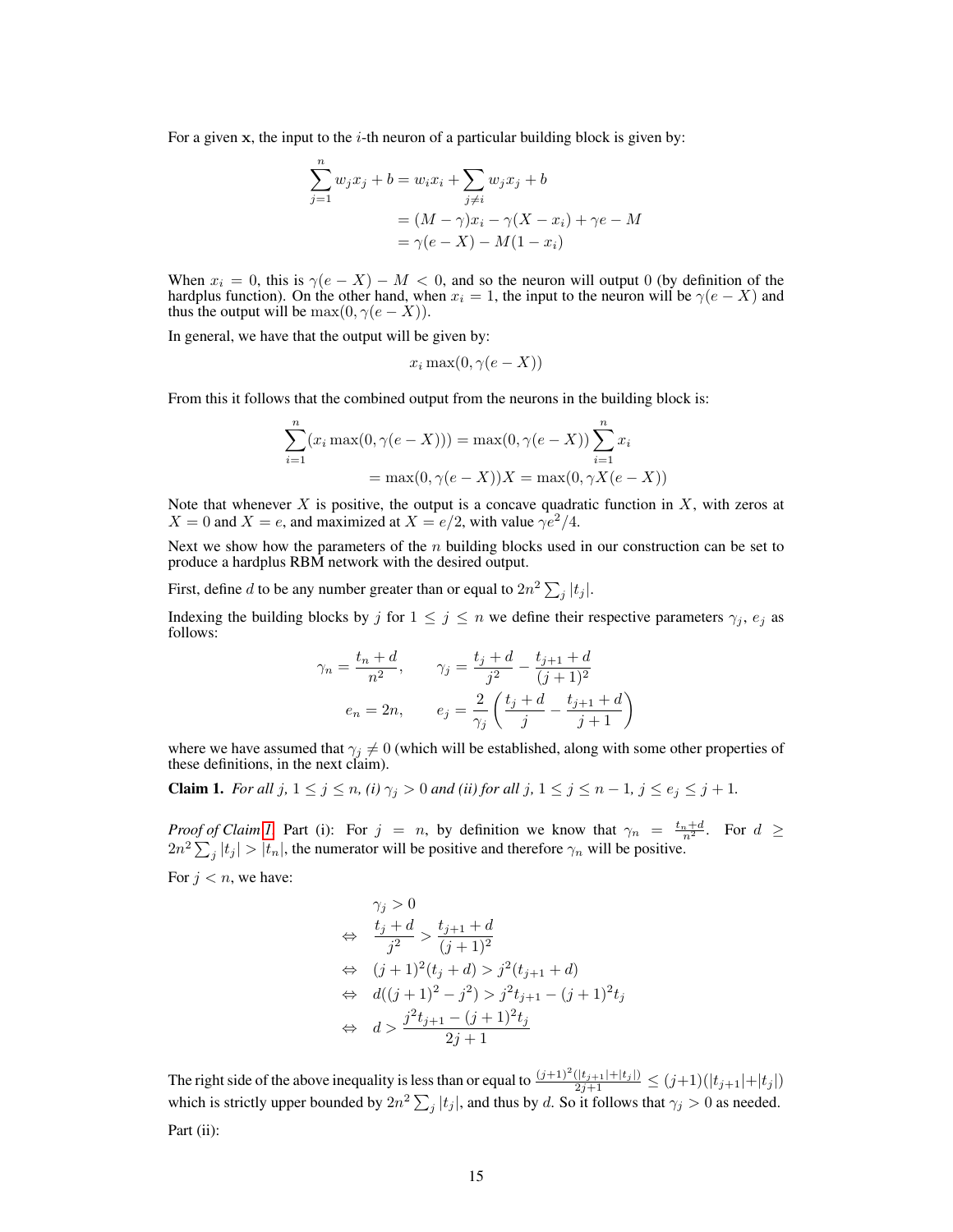$$
j \le e_j = \frac{2}{\gamma_j} \left( \frac{t_j + d}{j} - \frac{t_{j+1} + d}{j+1} \right)
$$
  
\n
$$
\Rightarrow j\gamma_j \le 2 \left( \frac{t_j + d}{j} - \frac{t_{j+1} + d}{j+1} \right)
$$
  
\n
$$
\Rightarrow \frac{t_j + d}{j} - \frac{j(t_{j+1} + d)}{(j+1)^2} \le 2 \left( \frac{t_j + d}{j} - \frac{t_{j+1} + d}{j+1} \right)
$$
  
\n
$$
\Rightarrow -\frac{j(t_{j+1} + d)}{(j+1)^2} \le \frac{t_j + d}{j} - 2\frac{t_{j+1} + d}{j+1}
$$
  
\n
$$
\Rightarrow -(t_{j+1} + d_j)^2 \le (t_j + d)(j+1)^2 - 2(t_{j+1} + d_j)(j+1)
$$
  
\n
$$
\Rightarrow d(j^2 - 2j(j+1) + (j+1)^2) \ge -j^2 t_{j+1} + 2j(j+1)t_{j+1} - (j+1)^2 t_j
$$
  
\n
$$
\Rightarrow d \ge -j^2 t_{j+1} + 2j(j+1)t_{j+1} - (j+1)^2 t_j
$$

where we have used  $j^2 - 2j(j + 1) + (j + 1)^2 = (j - (j + 1))^2 = 1^2 = 1$  at the last line. Thus it suffices to make d large enough to ensure that  $j \leq e_j$ . For our choice of d, this will be true.

For the upper bound we have:

$$
\frac{2}{\gamma_j} \left( \frac{t_j + d}{j} - \frac{t_{j+1} + d}{j+1} \right) = e_j \le j+1
$$
\n
$$
\Leftrightarrow 2 \left( \frac{t_j + d}{j} - \frac{t_{j+1} + d}{j+1} \right) \le (j+1)\gamma_j = \frac{(j+1)(t_j + d)}{j^2} - \frac{t_{j+1} + d}{j+1}
$$
\n
$$
\Leftrightarrow 2 \frac{t_j + d}{j} - \frac{t_{j+1} + d}{j+1} \le \frac{(j+1)(t_j + d)}{j^2}
$$
\n
$$
\Leftrightarrow 2(t_j + d)j(j+1) - (t_{j+1} + d)j^2 \le (j+1)^2(t_j + d)
$$
\n
$$
\Leftrightarrow \frac{-(d - t_{j+1})}{j+1} + 2\frac{(d + t_j)}{j} \le (j+1)\frac{(d + t_j)}{j^2}
$$
\n
$$
\Leftrightarrow -j^2(d + t_{j+1}) + 2j(j+1)(d + t_j) \le (j+1)^2(d + t_j)
$$
\n
$$
\Leftrightarrow d(j^2 - 2j(j+1) + (j+1)^2)
$$
\n
$$
\Leftrightarrow d \ge -j^2 t_{j+1} + 2j(j+1)t_j - (j+1)^2 t_j
$$
\n
$$
\Leftrightarrow d \ge -j^2 t_{j+1} + 2j(j+1)t_j - (j+1)^2 t_j
$$

where we have used  $j^2 - 2j(j + 1) + (j + 1)^2 = 1$  at the last line. Again, for our choice of d the above inequality is satisfied.

 $\Box$ 

Finally, define M to be any number greater than  $\max(t_0 + d, \max_i{\gamma_i e_i})$ .

In addition to the  $n$  building blocks, our hardplus RBM will include an addition unit that we will call the *zero*-neuron, which handles  $x = 0$ . The zero-neuron will have weights w defined by  $w_i = -M$ for each i, and  $b = t_0 + d$ .

Finally, the output bias B of our hardplus RBM network will be set to  $-d$ .

The total output of the network is simply the sum of the outputs of the  $n$  different building blocks, the zero neuron, and constant bias  $-d$ .

To show part (i) of the theorem we want to prove that for all k, whenever  $X = k$ , our circuit outputs the value  $t_k$ .

<span id="page-15-0"></span>We make the following definitions:

$$
a_k \equiv -\sum_{j=k}^n \gamma_j \qquad b_k \equiv \sum_{j=k}^n \gamma_j e_j
$$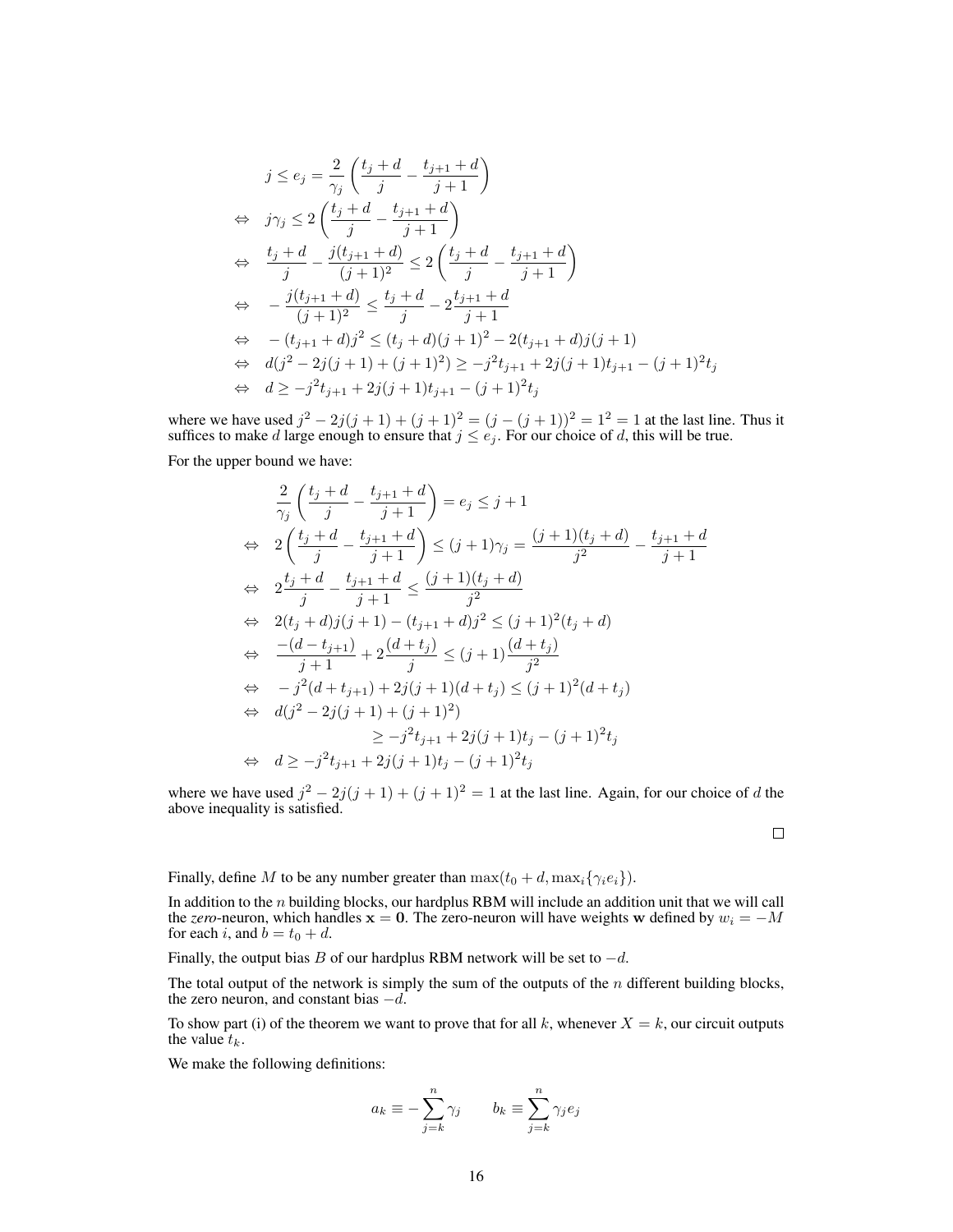Claim 2.

$$
a_k = \frac{-(t_k + d)}{k^2} \qquad b_k = \frac{2(t_k + d)}{k} \qquad b_k = -2ka_k
$$

This claim is self-evidently true by examining basic definitions of  $\gamma_j$  and  $e_j$  and realizing that  $a_k$ and  $b_k$  are telescoping sums.

<span id="page-16-0"></span>Given these facts, we can prove the following:

**Claim 3.** For all  $k, 1 \leq k \leq n$ , when  $X = k$  the sum of the outputs of all the n building blocks is *given by*  $t_k + d$ .

*Proof of Claim [3.](#page-16-0)* For  $X = n$ , the  $(\gamma_n, e_n)$ -block computes  $\max(0, \gamma_n X(e_n - X)) =$  $\max(0, -\gamma_n X^2 + \gamma_n e_n X)$ . By the definition of  $e_n, n \leq e_n$ , and thus when  $X \leq n, \gamma_n X(e_n - X) \geq$ 0. For all other building blocks  $(\gamma_j, e_j)$ ,  $j < n$ , since  $e_j \leq j + 1$ , this block outputs zero since  $\gamma_j X(e_j - X)$  is less than or equal to zero. Thus the sum of all of the building blocks when  $X = n$ is just the output of the  $(\gamma_n, e_n)$ -block which is

$$
\gamma_n \cdot n(e_n - n) = -\gamma_n \cdot n^2 + \gamma_n e_n \cdot n = -(t_n + d) + 2(t_n + d) = t_n + d
$$

as desired.

For  $X = k$ ,  $1 \le k < n$  the argument is similar. For all building blocks  $j \ge k$ , by Claim [1](#page-14-0) we know that  $e_j \geq j$  and therefore this block on  $X = k$  is nonnegative and therefore contributes to the sum. On the other hand, for all building blocks  $j < k$ , by Claim [1](#page-14-0) we know that  $e_j \leq j+1$  and therefore this outputs 0 and so does not contribute to the sum.

Thus the sum of all of the building blocks is equal to the sum of the non-zero regions of the building blocks j for  $j \geq k$ . Since each of this is a quadratic function of X, it can written as a single quadratic polynomial of the form  $a_kX^2 + b_kX$  where  $a_k$  and  $b_k$  are defined as before.

Plugging in the above expressions for  $a_k$  and  $b_k$  from Claim [2,](#page-15-0) we see that the value of this polynomial at  $X = k$  is:

$$
a_k k^2 + b_k k = \frac{-(t_k + d)}{k^2} k^2 + \frac{2(t_k + d)}{k} k = -(t_k + d) + 2(t_k + d) = t_k + d
$$

Finally, it remains to ensure that our hardplus RBM network outputs  $t_0$  for  $X = 0$ . Note that the sum of the outputs of all n building blocks and the output bias is  $-d$  at  $X = 0$ . To correct this, we set the incoming weights and the bias of the zero-neuron according to  $w_i = -M$  for each i, and  $b = t_0 + d$ . When  $X = 0$ , this neuron will output  $t_0 + d$ , making the total output of the network  $-d + t_0 + d = t_0$  as needed. Furthermore, note that the addition of the zero-neuron does not affect the output of the network when  $X = k > 0$  because the zero-neuron outputs 0 on all of these inputs as long as  $M \ge t_0 + d$ .

This completes the proof of part (i) of the theorem and it remains to prove part (ii).

Observe that the size of the weights grows linearly in  $M$  and  $d$ , which follows directly from their definitions. And note that the magnitude of the input to each neuron is lower bounded by a positive linear function of M and  $d$  (a non-trivial fact which we will prove below). From these two observations it follows that to achieve the condition that the magnitude of the input to each neuron is greater than  $C(n)$  for some function C of n, the weights need to grow linearly with C. Noting that error bound condition  $\epsilon \leq (n^2 + 1) \exp(-C)$  in Lemma [2](#page-3-2) can be rewritten as  $C \leq \log((n^2 + 1)) + \log(1/\epsilon)$ , from which part (ii) of the theorem then follows.

There are two cases where a hardplus neuron in building block  $j$  has a negative input. Either the input is  $\gamma_i(e_i - X) - M$ , or it is  $\gamma_i(e_i - X)$  for  $X \geq j + 1$ . In the first case it is clear that as M grows the net input becomes more negative since  $e_j$  doesn't depend on M at all.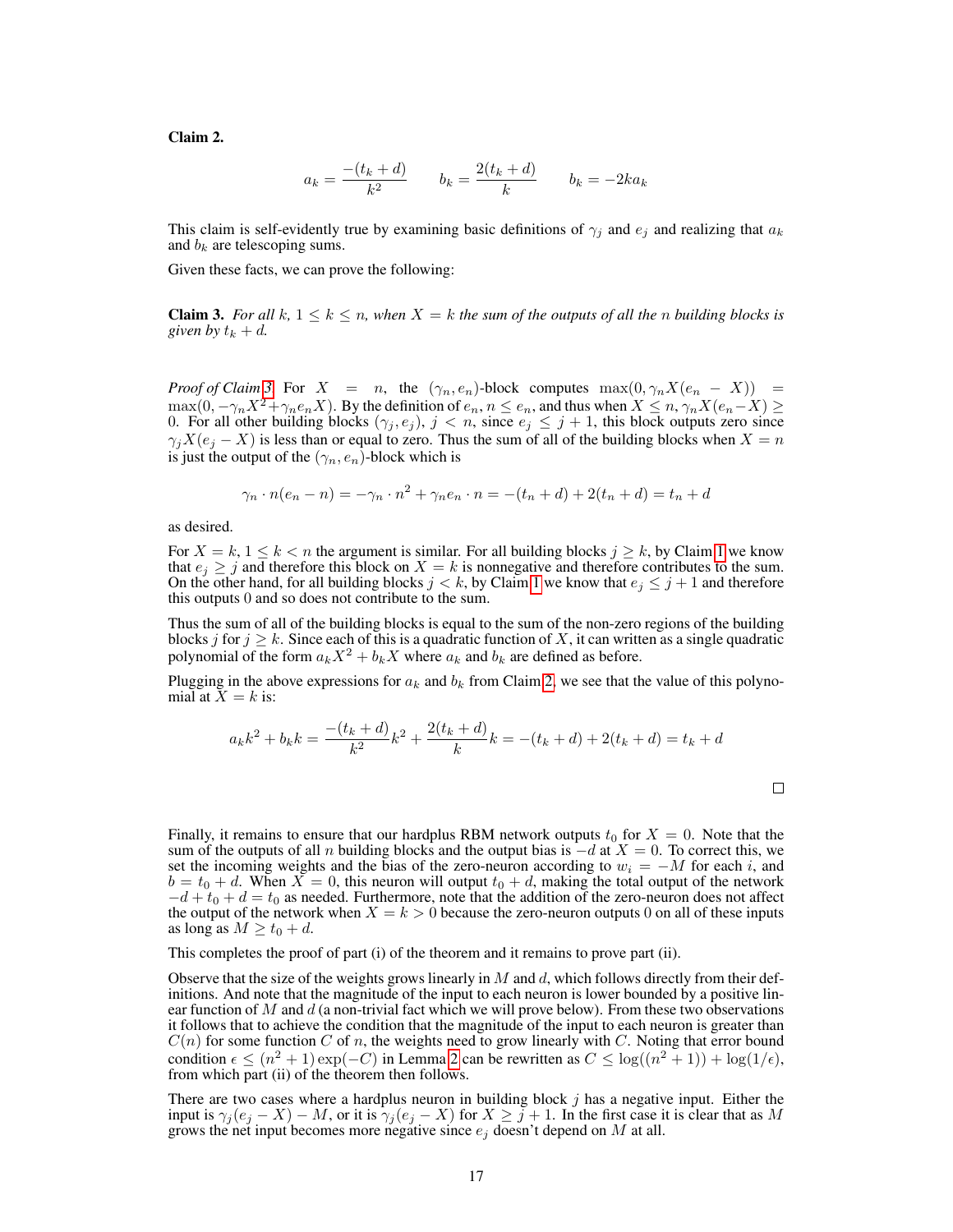The second case requires more work. First note that from its defintion,  $e_i$  can be rewritten as  $2\frac{(j+1)a_{j+1}-ja_j}{\gamma}$  $\frac{q_{j+1}-ja_j}{\gamma_j}$ . Then for any  $X \geq j+1$  and  $j \leq n-1$  we have:

$$
\gamma_j(e_j - X) \leq \gamma_j(e_j - (j+1))
$$
\n
$$
= \gamma_j \left( 2 \frac{(j+1)a_{j+1} - ja_j}{\gamma_j} - (j+1) \right)
$$
\n
$$
= 2(j+1)a_{j+1} - 2ja_j - (j+1)\gamma_j
$$
\n
$$
= 2(j+1)a_{j+1} - 2ja_j - (j+1)(a_{j+1} - a_j)
$$
\n
$$
= (j+1)a_{j+1} - 2ja_j + (j+1)a_j
$$
\n
$$
= \frac{-(d-t_{j+1})}{j+1} + 2 \frac{(d+t_{j+1})}{j} - (j+1) \frac{d+t_{j+1}}{j^2}
$$
\n
$$
= \frac{-j^2(d+t_{j+1}) + 2j(j+1)(d+t_j) - (j+1)^2(d+t_j)}{j^2(j+1)}
$$
\n
$$
= \frac{-(j^2 - 2j(j+1) + (j+1)^2)d - j^2t_j + 2j(j+1)t_j}{j^2(j+1)}
$$
\n
$$
= \frac{-(j - (j+1))^2d - j^2t_j + 2j(j+1)t_j}{j^2(j+1)}
$$
\n
$$
= \frac{-d - j^2t_j + 2j(j+1)t_j}{j^2(j+1)}
$$
\n
$$
= \frac{-d}{j^2(j+1)} + \frac{-j^2t_j + 2j(j+1)t_j}{j^2(j+1)}
$$

So we see that as d increases, this bound guarantees that  $\gamma_j (e_j - X)$  becomes more negative for each  $X \geq j + 1$ . Also note that for the special zero-neuron, for  $X \geq 1$  the net input will be  $-MX + t_0 + d \le -M + t_0 + d$ , which will shrink as M grows.

For neurons belonging to building block j which have a positive valued input, we have that  $X < e_j$ . Note that for any  $\bar{X} \leq j$  and  $j < n$  we have:

$$
\gamma_j(e_j - X) \ge \gamma_j(e_j - j) = \gamma_j \left( 2 \frac{(j+1)a_{j+1} - ja_j}{\gamma_j} - j \right)
$$
  
\n
$$
= 2(j+1)a_{j+1} - 2ja_j - j\gamma_j
$$
  
\n
$$
= 2(j+1)a_{j+1} - 2ja_j - j(a_{j+1} - a_j)
$$
  
\n
$$
= 2(j+1)a_{j+1} - ja_j - ja_{j+1}
$$
  
\n
$$
= 2 \frac{-(d+t_{j+1})}{j+1} + \frac{(d+t_j)}{j} + j \frac{(d+t_{j+1})}{(j+1)^2}
$$
  
\n
$$
= \frac{-2j(j+1)(d+t_{j+1}) + (j+1)^2(d+t_j) + j^2(d+t_{j+1})}{j(j+1)^2}
$$
  
\n
$$
= \frac{((j+1)^2 - 2j(j+1) + j^2)d + (j+1)^2t_j - 2j(j+1)t_{j+1} + j^2t_{j+1}}{j(j+1)^2}
$$
  
\n
$$
= \frac{(j+1-j)^2d + (j+1)^2t_j - 2j(j+1)t_{j+1} + j^2t_{j+1}}{j(j+1)^2}
$$
  
\n
$$
= \frac{d+(j+1)^2t_j - 2j(j+1)t_{j+1} + j^2t_{j+1}}{j(j+1)^2}
$$
  
\n
$$
= \frac{d}{j(j+1)^2} + \frac{(j+1)^2t_j - 2j(j+1)t_{j+1} + j^2t_{j+1}}{j(j+1)^2}
$$

And for the case  $j = n$ , we have for  $X \leq j$  that:

$$
\gamma_j(e_j - X) \ge \gamma_j(e_j - j) = \frac{d + t_n}{n^2}(2n - n) = \frac{d}{n} + \frac{t_n}{n}
$$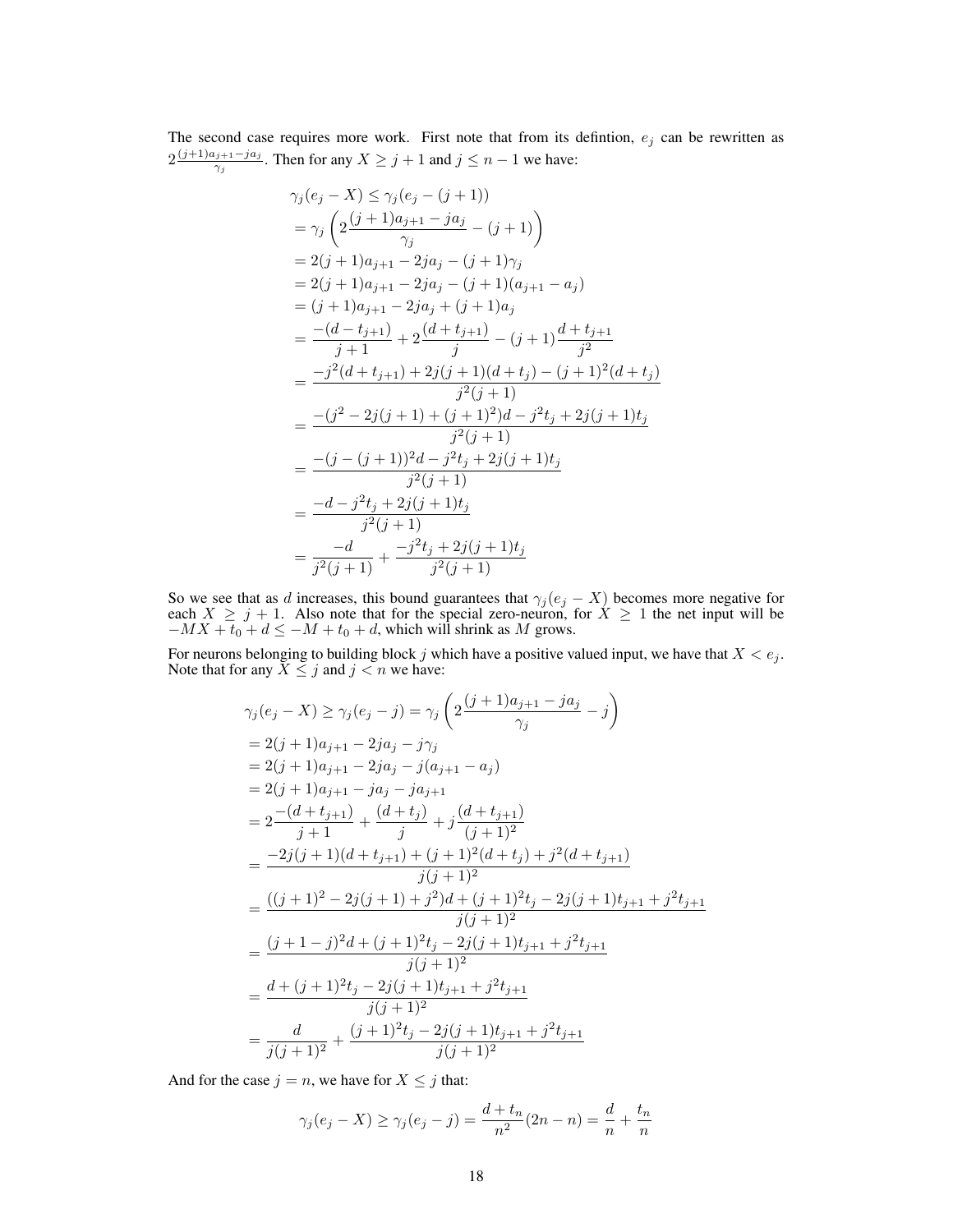So in all cases we see that as d increases, this bound guarantees that  $\gamma_j (e_j - X)$  grows linearly. Also note that for the special zero-neuron, the net input will be  $t_0 + d$  for  $\check{X} = 0$ , which will grow linearly as d increases.

F Proofs for Section [4](#page-6-0)

#### F.1 Proof of Theorem [8](#page-6-1)

We first state some basic facts which we need.

<span id="page-18-0"></span>**Fact 14** [\(Muroga](#page-8-16) [\(1971\)](#page-8-16)). Let  $f : \{0,1\}^n \to \{0,1\}$  be a Boolean function computed by a threshold *neuron with arbitrary real incoming weights and bias. There exists a constant* K *and another threshold neuron computing* f*, all of whose incoming weights and bias are integers with magnitude* at most  $2^{Kn \log n}$ .

A direct consequence of the above fact is the following fact, by now folklore, whose simple proof we present for the sake of completeness.

<span id="page-18-1"></span>**Fact 15.** Let  $f_n$  be the set of all Boolean functions on  $\{0,1\}^n$ . For each  $0 < \alpha < 1$ , let  $f_{\alpha,n}$  be the *subset of such Boolean functions that are computable by threshold networks with one hidden layer with at most* s *neurons. Then, there exits a constant* K *such that,*

$$
|f_{\alpha,n}| \le 2^{K(n^2 s \log n + s^2 \log s)}.
$$

*Proof.* Let s be the number of hidden neurons in our threshold network. By using Fact [14](#page-18-0) repeatedly for each of the hidden neurons, we obtain another threshold network having still s hidden units computing the same Boolean function such that the incoming weights and biases of all hidden neurons is bounded by  $2^{Kn \log n}$ . Finally applying Fact [14](#page-18-0) to the output neuron, we convert it to a threshold gate with parameters bounded by  $2^{Ks \log s}$ . Henceforth, we count only the total number of Boolean functions that can be computed by such threshold networks with integer weights. We do this by establishing a simple upper bound on the total number of distinct such networks. Clearly, there are at most  $2^{Kn^2 \log n}$  ways to choose the incoming weights of a given neuron in the hidden layer. There are s incoming weights to choose for the output threshold, each of which is an integer of magnitude at most  $2^{Ks \log s}$ . Combining these observations, there are at most  $2^{Ks \cdot n^2 \log n} \times 2^{Ks^2 \log s}$  distinct networks. Hence, the total number of distinct Boolean functions that can be computed is at most  $2^{K(n^2s\log n+s^2\log s)}$ . П

With these basic facts in hand, we prove below Theorem [8](#page-6-1) using Proposition [5](#page-4-2) and Theorem [6.](#page-5-5)

*Proof of Theorem [8.](#page-6-1)* Consider any thresholded RBM network with m hidden units that is computing a *n*-dimensional Boolean function with margin  $\delta$ . Using Proposition [5,](#page-4-2) we can obtain a thresholded hardplus RBM network of size  $4m^2/\delta \cdot \log(2m/\delta) + m$  that computes the same Boolean function as the thresholded original RBM network. Applying Theorem [6](#page-5-5) and thresholding the output, we obtain a thresholded network with 1 hidden layer of thresholds which is the same size and computes the same Boolean function. This argument shows that the set of Boolean functions computed by thresholded RBM networks of m hidden units and margin  $\delta$  is a subset of the Boolean functions computed by 1-hidden-layer threshold networks of size  $4m^2n/\delta \cdot \log(2m/\delta) + mn$ . Hence, invoking Fact [15](#page-18-1) establishes our theorem.

 $\Box$ 

#### F.2 Proof of Theorem [9](#page-7-0)

Note that the theorems from [Hajnal et al.](#page-8-12) [\(1993\)](#page-8-12) assume integer weights, but this hypthosis can be easily removed from their Theorem 3.6. In particular, Theorem 3.6 assumes nothing about the lower weights, and as we will see, the integrality assumption on the top level weights can be easily replaced with a margin condition.

First note that their Lemma 3.3 only uses the integrality of the upper weights to establish that the margin must be  $\geq 1$ . Otherwise it is easy to see that with a margin  $\delta$ , Lemma 3.3 implies that a threshold neuron in a thresholded network of size m is a  $\frac{2\delta}{\alpha}$ -discriminator ( $\alpha$  is the sum of the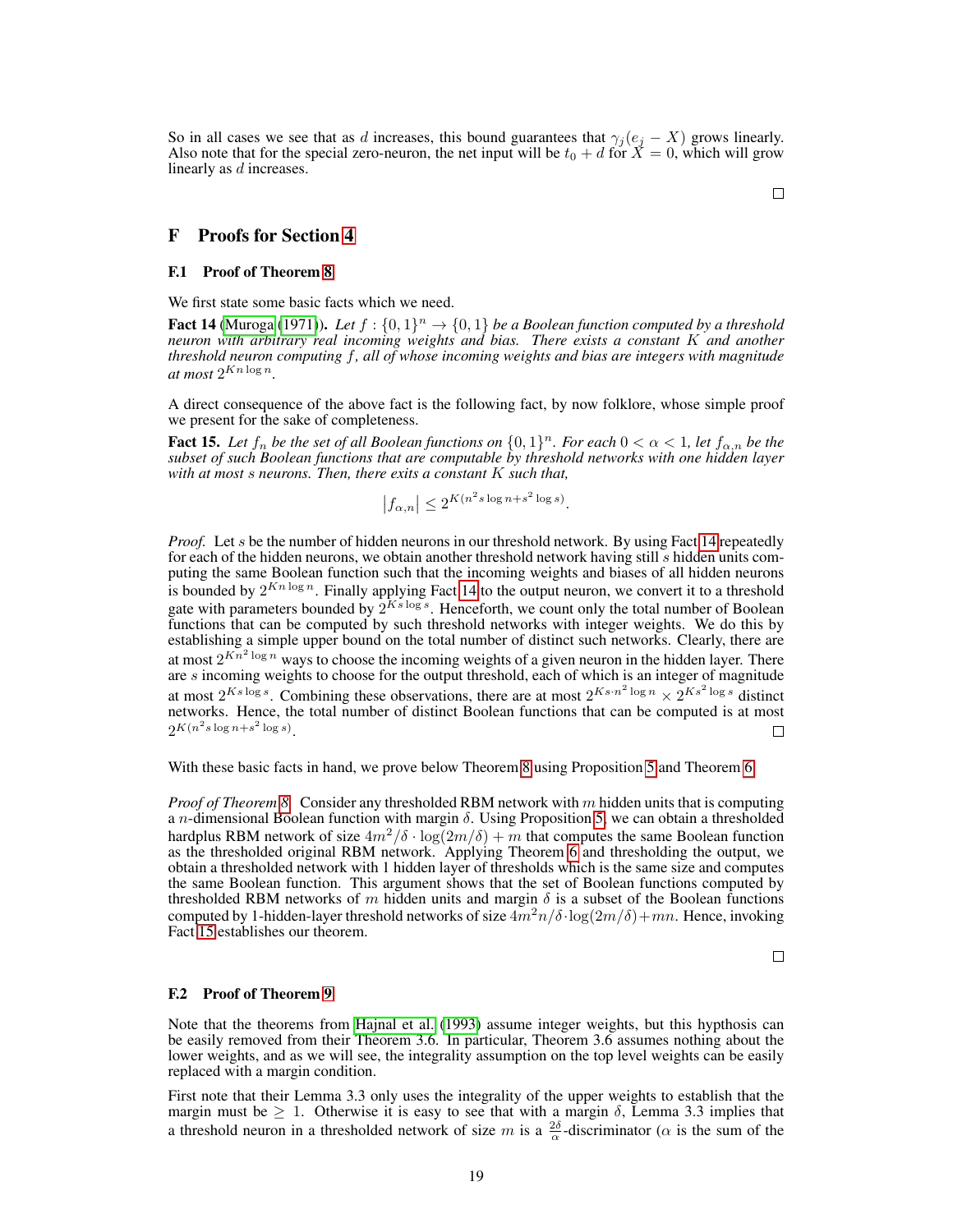absolute values of the 2nd-level weights in their notation). Then Theorem 3.6's proof gives  $m \geq$  $\delta 2^{(1/3 - \epsilon)n}$  for sufficiently large n (instead of just  $m \ge 2^{(1/3 - \epsilon)n}$ ). A more precise bound that they implictly prove in Theorem 3.6 is  $m \geq \frac{6\delta 2^{n/3}}{C}$  $\boldsymbol{C}$ .

Thus we have the following fact adapted from [Hajnal et al.](#page-8-12) [\(1993\)](#page-8-12):

Fact 16. *For a neural network of size* m *with a single hidden layer of threshold neurons and weights bounded by* C that computes a function that represents IP with margin  $\delta$ , we have  $m \geq \frac{6\delta 2^{n/3}}{C}$  $\frac{2^{n/3}}{C}$ .

*Proof of Theorem [9.](#page-7-0)* By Proposition [5](#page-4-2) it suffices to show that no thresholded hardplus RBM network of size  $\leq 4m^2 \log(2m/\delta)/\delta + m$  with weights bounded by C can compute IP with margin  $\delta/2$ .

Well, suppose by contradiction that such a thresholded RBM network exists. Then by Theorem [6](#page-5-5) there exists a single hidden layer threshold network of size  $\leq 4m^2n \log(2m/\delta)/\delta + mn$  with weights bounded in magnitude by  $3nC$  that computes the same function, i.e. one which represents IP with margin  $\delta/2$ .

Applying the above fact we have  $4m^2n \log(2m/\delta)/\delta + mn \ge \frac{3\delta 2^{n/3}}{3nC}$ .

It is simple to check that this bound is violated if  $m$  is bounded as in the statement of this theorem.

 $\Box$ 

#### F.3 Proof of Theorem [10](#page-7-1)

We prove a more general result here from which we easily derive Theorem [10](#page-7-1) as a special case. To state this general result, we introduce some simple notions. Let  $h : \mathbb{R} \to \mathbb{R}$  be an *activation function*. We say h is monotone if it satisfies the following: Either  $h(x) \leq h(y)$  for all  $x < y$  OR  $h(x) \ge h(y)$  for all  $x < y$ . Let  $\ell : \{0,1\}^n \to \mathbb{R}$  be an inner function. An  $(h, \ell)$  gate/neuron  $G_{h, \ell}$ is just one that is obtained by composing h and  $\ell$  in the natural way, i.e.  $G_{h,\ell}(x) = h(\ell(x))$ . We denote  $||(h,\ell)||_{\infty} = \max_{x \in \{0,1\}^n} |G_{h,\ell}(x)|$  and  $||(H,I)||_{\infty} = \sup \{||(h,\ell)||_{\infty} : h \in H, \ell \in I\}$ .

We assume for the discussion here that the number of input variables (or observables) is even and is divided into two halves, called x and y, each being a Boolean string of n bits. In this language, the inner production Boolean function, denoted by  $IP(x, y)$ , is just defined as  $x_1y_1 + \cdots + x_ny_n$  (mod 2). We say that an inner function of a neuron/gate is  $(x, y)$ -separable if it can be expressed as  $g(x) + f(y)$ . For instance, all affine inner functions (which includes the weight-matrix multiplication performed at the first layer of an neural net) are  $(x, y)$ -separable. Finally, given a set of activation functions H and a set of inner functions I, an  $(H, I)$ -network computes the sum over its hidden neurons, which are all assumed to be of the form  $G_{h,\ell}$  for some  $h \in H$  and  $\ell \in I$ . Note that there is no loss in generality in assuming a sum here instead of a weighted sum, since the weight multiplication can be folded into the activation functions (in which case an upper bound on the weights will lead to corresponding upper bound on  $\left\| (H, I) \right\|_{\infty}$ ).

<span id="page-19-0"></span>**Theorem 17.** Let H be any set of monotone activation functions and I be a set of  $(x, y)$  separable *inner functions. Then, every* (H, I) *network with one layer of* m *hidden units computing IP with a margin of* δ *must satisfy the following:*

$$
m \ge \frac{\delta}{2||(H, I)||_{\infty}} 2^{n/4}.
$$

In order to prove Theorem [17,](#page-19-0) it would be convenient to consider the following 1/-1 valued function:  $(-1)^{\text{IP}(x,y)} = (-1)^{x_1y_1 + \dots + x_ny_n}$ . Please note that when IP evaluates to 0,  $(-1)^{\text{IP}}$  evaluates to 1 and when IP evaluates to 1,  $(-1)^{IP}$  evaluates to -1.

We also consider a matrix  $M_n$  with entries in  $\{1, -1\}$  which has  $2^n$  rows and  $2^n$  columns. Each row of  $M_n$  is indexed by a unique Boolean string in  $\{0,1\}^n$ . The columns of the matrix are also indexed similarly. The entry  $M_n[x, y]$  is just the 1/-1 value of  $(-1)^{P(x, y)}$ . We need the following fact that is a special case of the classical result of Lindsey.

<span id="page-19-1"></span>**Lemma 18** (Chor and Goldreich, 1988). *The magnitude of the sum of elements in every*  $r \times s$  *submatrix of*  $M_n$  *is at most*  $\sqrt{rs2^n}$ .

<span id="page-19-2"></span>We use Lemma [18](#page-19-1) to prove the following key fact about monotone activation functions: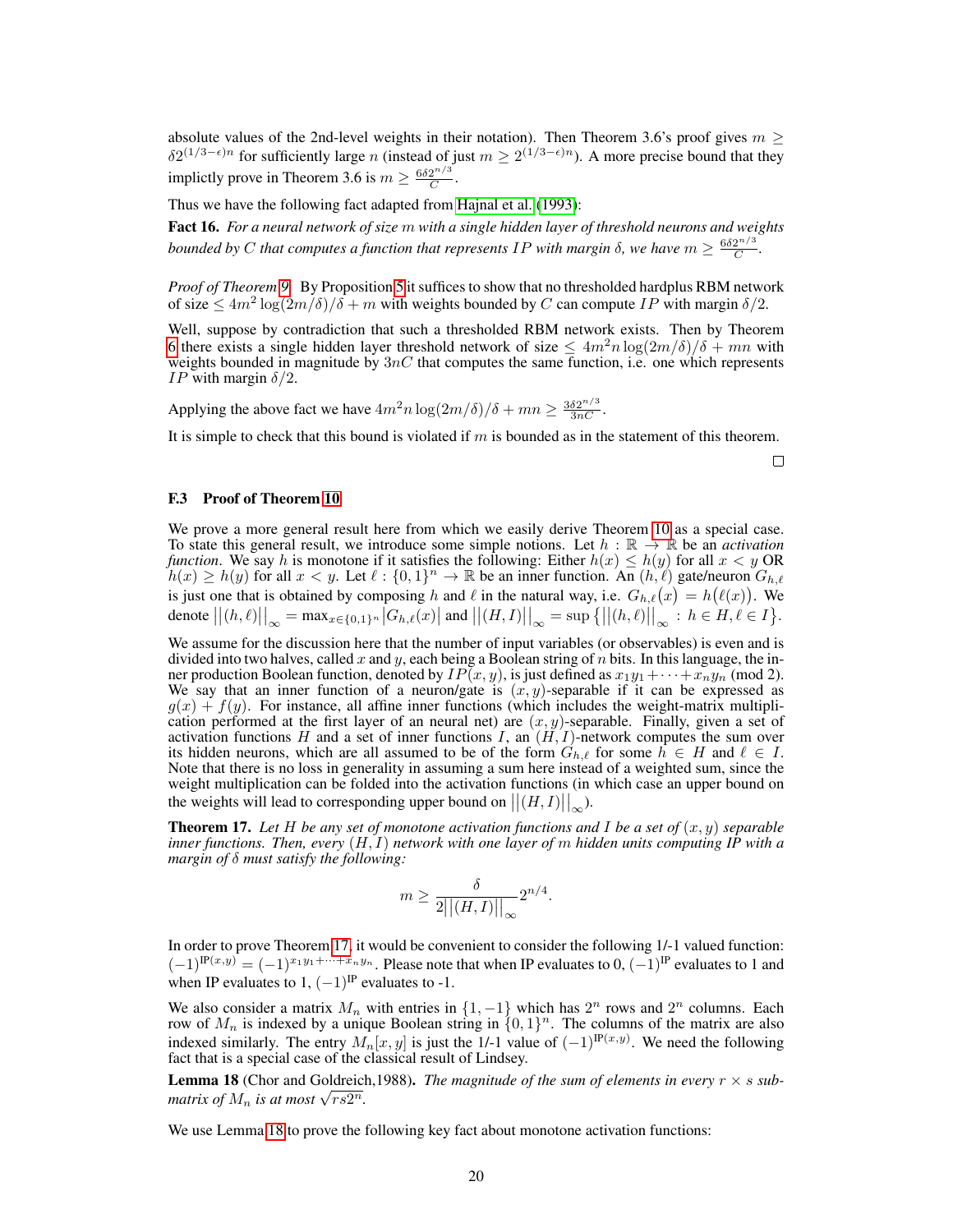**Lemma 19.** Let  $G_{h,\ell}$  be any neuron with a monotone activation function h and inner function  $\ell$  that *is* (x, y)*-separable. Then,*

<span id="page-20-0"></span>
$$
\left| \mathbb{E}_{x,y} \left[ G_{h,\ell} \big( x,y \big)(-1)^{I\!P \big( x,y \big)} \right] \right| \le ||(h,\ell)||_{\infty} \cdot 2^{-\Omega(n)}.\tag{2}
$$

*Proof.* Let  $\ell(x, y) = g(x) + f(y)$  and let  $0 < \alpha < 1$  be some constant specified later. Define a total order  $\prec_g$  on  $\{0,1\}$ <sup>h</sup> by setting  $x \prec_g x'$  whenever  $g(x) \le g(x')$  and x occurs before x' in the lexicographic ordering. We divide  $\{0, 1\}^n$  into  $t = 2^{(1-\alpha)n}$  groups of equal size as follows: the first group contains the first  $2^{\alpha n}$  elements in the order specified by  $\prec_g$ , the second group has the next  $2^{\alpha n}$  elements and so on. The *i*th such group is denoted by  $X_i$  for  $i \leq 2^{(1-\alpha)n}$ . Likewise, we define the total order  $\prec_f$  and use it to define equal sized blocks  $Y_1, \ldots, Y_{2^{(1-\alpha)n}}$ .

The way we estimate the LHS of [\(2\)](#page-20-0) is to pair points in the block  $(X_i, Y_j)$  with  $(X_{i+1}, Y_{j+1})$ in the following manner: wlog assume that the activation function h in non-decreasing. Then,  $G_{h,\ell}(x,y) \leq G_{h,\ell}(x',y')$  for each  $(x,y) \in (X_i,Y_j)$  and  $(x',y') \in (X_{i+1},Y_{j+1})$ . Further, applying Lemma [18,](#page-19-1) we will argue that the total number of points in  $(X_i, Y_j)$  at which the product in the LHS evaluates negative (positive) is very close to the number of points in  $(X_{i+1}, Y_{i+1})$  at which the product evaluates to positive (negative). Moreover, by assumption, the composed function  $(h, \ell)$ does not take very large values in our domain by assumption. These observations will be used to show that the points in blocks that are diagonally across each other will almost cancel each other's contribution to the LHS. There are too few uncancelled blocks and hence the sum in the LHS will be small. Forthwith the details.

Let  $P_{i,j}^+ = \{(x,y) \in (X_i,Y_j) | \mathbb{P}(x,y) = 1\}$  and  $P_{i,j}^- = \{(x,y) \in (X_i,Y_i) | \mathbb{P}(x,y) = -1\}.$ Let  $t = 2^{(1-\alpha)n}$ . Let  $h_{i,j}$  be the max value that the gate takes on points in  $(X_i, Y_j)$ . Note that the non-decreasing assumption on h implies that  $h_{i,j} \leq h_{i+1,j+1}$ . Using this observation, we get the following:

$$
\mathbb{E}_{x,y}\bigg[G_{h,\ell}(x,y)(-1)^{\mathrm{IP}(x,y)}\bigg] \leq \frac{1}{4^n} \bigg| \sum_{(i,j) < t} h_{i,j}\bigg( \big| P_{i,j}^+ \big| - \big| P_{i+1,j+1}^- \big| \bigg) \bigg| + \frac{1}{4^n} \sum_{i=t \text{OR} j = t} h_{i,j} | P_{i,j} | \tag{3}
$$

We apply Lemma [18](#page-19-1) to conclude that  $|P_{i+1,j+1}^+| - |P_{i,j}^-|$  is at most  $2 \cdot 2^{(\alpha+1/2)n}$ . Thus, we get

<span id="page-20-2"></span><span id="page-20-1"></span>RHS of (3) 
$$
\leq ||(h,\ell)||_{\infty} \cdot (2 \cdot 2^{-(\alpha - \frac{1}{2})n} + 4 \cdot 2^{-(1-\alpha)n}).
$$
 (4)

Thus, setting  $\alpha = 3/4$  gives us the bound that the RHS above is arbitrarily close to  $||(h, \ell)||_{\infty} \cdot 2^{-n/4}$ . Similarly, pairing things slightly differently, we get

$$
\mathbb{E}_{x,y}\bigg[G_{h,\ell}(x,y)(-1)^{\mathrm{IP}(x,y)}\bigg] \ge \frac{1}{4^n} \sum_{(i,j) < t} h_{i+1,j+1}\bigg(\big|P_{i+1,j+1}^+\big| - \big|P_{i,j}^-\big|\bigg)\bigg| - \frac{1}{4^n} \sum_{i=t \text{OR}j = t} |h_{i,j}| \cdot |P_{i,j}|\tag{5}
$$

Again similar conditions and settings of  $\alpha$  imply that RHS of [\(5\)](#page-20-2) is no smaller than  $-||(h, \ell)||_{\infty}$ .  $2^{-n/4}$ , thus proving our lemma.  $\Box$ 

We are now ready to prove Theorem [17.](#page-19-0)

**Proof** of Theorem [17.](#page-19-0) Let C be any  $(H, I)$  network having m hidden units,  $G_{h_1,\ell_1}, \ldots, G_{h_m,\ell_m}$ , where each  $h_i \in H$  and each  $\ell_i \in I$  is  $(x, y)$ -separable. Further, let the output threshold gate be such that whenever the sum is at least  $\hat{b}$ ,  $\hat{C}$  outputs 1 and whenever it is at most  $a$ ,  $C$  outputs -1. Then, let  $f$  be the sum total of the function feeding into the top threshold gate of  $C$ . Define  $t = f - (a + b)/2$ . Hence,

$$
\mathbb{E}_{x,y}[f(x,y)(-1)^{\mathbb{P}(x,y)}] = \mathbb{E}_{x,y}[t(x,y)(-1)^{\mathbb{P}}(x,y)] + \frac{a+b}{2} \mathbb{E}_{x,y}[(-1)^{\mathbb{P}(x,y)}]
$$
  
\n
$$
\ge (b-a)/2 + \frac{a+b}{2} \mathbb{E}_{x,y}[(-1)^{\mathbb{P}(x,y)}].
$$